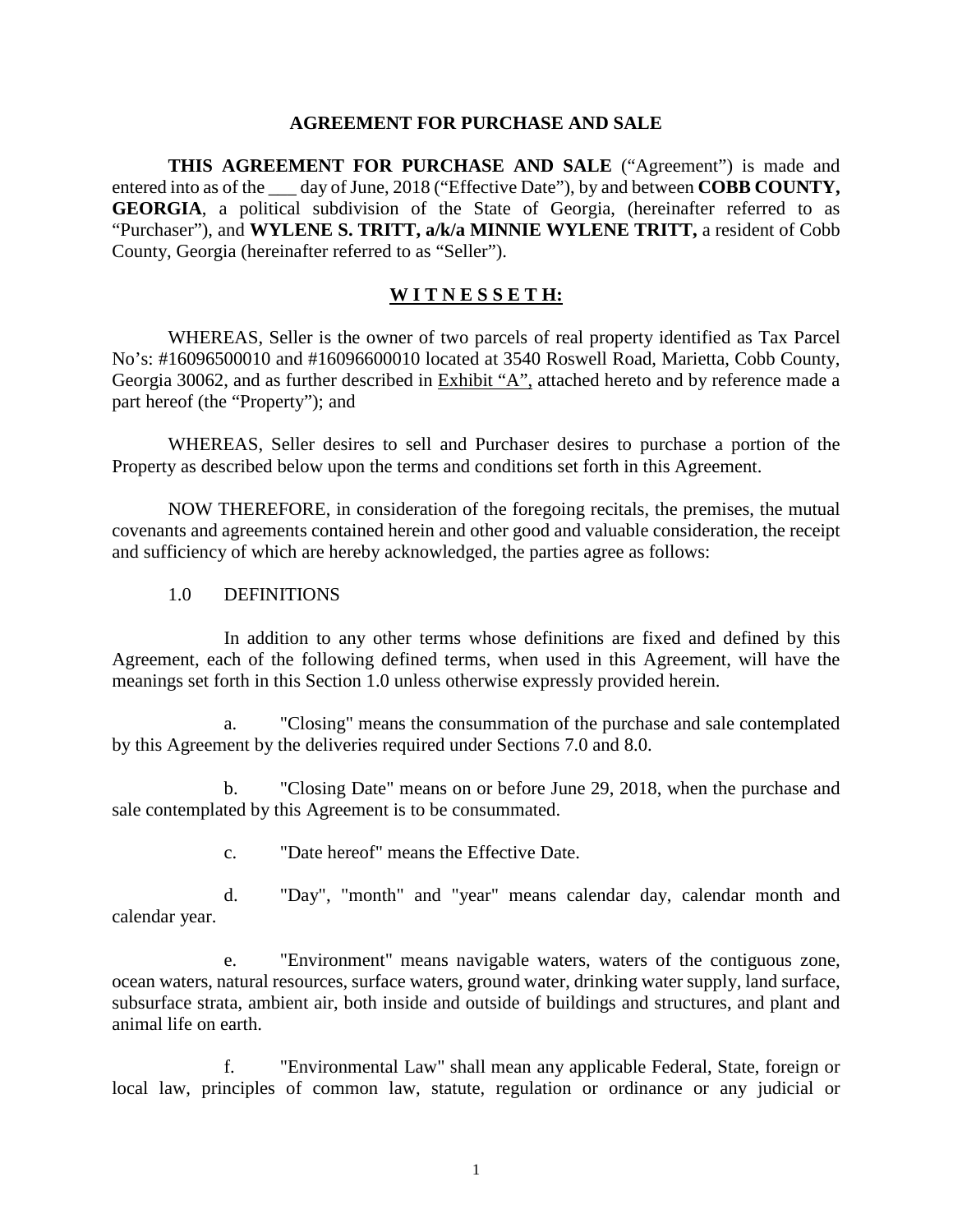administrative decree, order, judgment, injunction or decision, whether now existing or hereinafter enacted, promulgated or issued, relating to pollution, protection of the Environment or public health and safety, including but not limited to the release or threatened release of Hazardous Substances into the Environment or otherwise relating to the presence, manufacture, processing, distribution, use, treatment, storage, disposal, transport, or handling of Hazardous Substances, drinking water, groundwater, wetlands, landfills, open dumps, storage tanks, underground storage tanks, solid waste, waste water, storm water runoff, waste emissions or wells. Without limiting the generality of the foregoing, the term shall encompass each of the following statutes, and regulations promulgated hereunder, and Amendments and successors to such statutes and regulations as may be enacted and promulgated from time to time: (i) the Comprehensive Environmental Response, Compensation and Liability Act of 1980 (codified in scattered sections of Titles 26 U.S.C., 33 U.S.C., and 42 U.S.C., and in 42 U.S.C. §9601 et seq.); (ii) the Resource Conservation and Recovery Act of 1976 (42 U.S.C. §6901 et seq.); (iii) the Hazardous Materials Transportation Act (49 U.S.C. §1801 et seq.); (iv) the Toxic Substances Control Act (15 U.S.C. §2061 et seq.); (v) the Clean Water Act (33 U.S.C. §1251 et seq.); (vi) the Clean Air Act (42 U.S.C. §7401 et seq.); (vii) the Safe Drinking Water Act (21 U.S.C. §349, 42 U.S.C. §§201 and 300f et seq.); (vii) the National Environmental Policy Act of 1969 (42 U.S.C. §432); (ix) the Superfund Amendment and Reauthorization Act of 1986 (codified in scattered sections of Titles 10 U.S.C., 29 U.S.C., 33 U.S.C. and 42 U.S.C.); and (x) Title III of the Superfund Amendment and Reauthorization Act (40 U.S.C. §1101 et seq.).

g. "Hazardous Substance" means any substance regulated under or defined by Environmental Laws, including but not limited to, any pollutant, hazardous substance, toxic substance, hazardous waste, special waste, industrial substance or waste, petroleum or petroleumderived substance or waste, or any constituent of any such substance or waste.

h. "Herein", "hereof", "hereunder" and other terms of like or similar import, will be deemed to refer to this Agreement as a whole, and not to any particular provision hereof, unless expressly indicated otherwise.

i. "Marketable" title means title which is in fact good and marketable and which is shown by the record to be marketable and shall be insurable as such by a reputable national title insurance company, duly licensed and regularly doing business in the State of Georgia, at its standard rates, subject only to the Permitted Title Exceptions. Marketability will be determined in accordance with Georgia law as supplemented by the Title Standards of the State Bar of Georgia.

k. "Permitted Title Exceptions" means those Title Defects subject to which Purchaser agrees to accept or waives objection to in the title to the Property as provided in Section 6.0 hereof and those Title Defects which are set forth in Exhibit "B" attached hereto, incorporated herein, and by this reference made a part hereof.

m. "Property" means the tract of land more particularly described in Exhibit "A", attached hereto, incorporated herein and by this reference made a part hereof, including but not limited to: (a) all buildings, structures, fixtures and improvements; (b) all permits, licenses, surveys, plans, studies, contract rights and documents pertaining to the Property; (c) all easement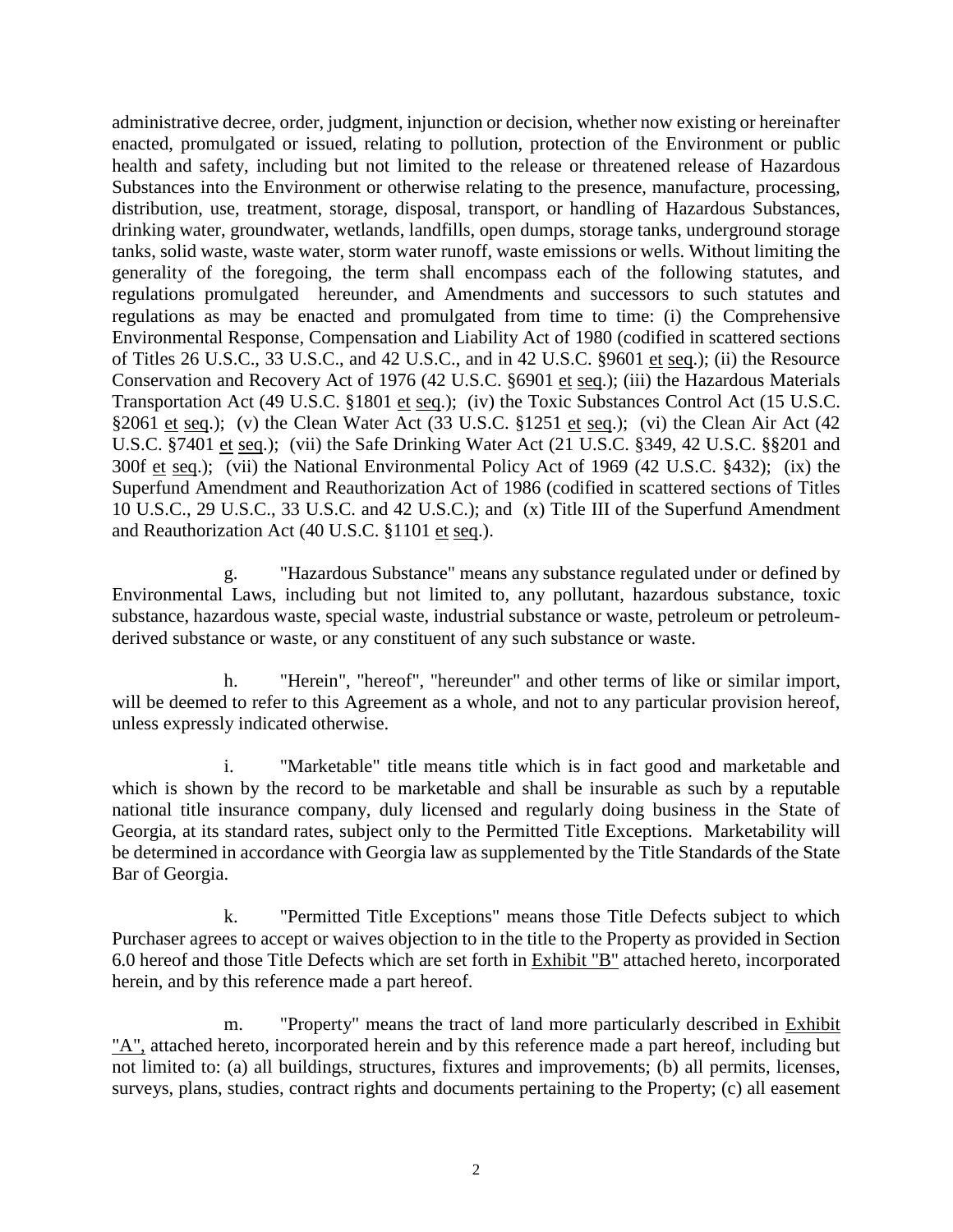rights, strips, gores, interest in adjoining rights-of-way, the right of ingress thereto and egress therefrom and other appurtenances pertaining to the Property. The exact acreage and a full legal description of the Property will be determined by survey and be subject to the agreement of the parties. The Property will be divided into two tracts known as the Option Tract and the two parcels of the Bargain and Sale Tract.

The final survey (the "Approved Survey") of the Property shall be approved by both parties and shall divide by metes and bounds the following parcels in substantial conformity to the preliminary lot split survey attached hereto as Exhibit "C":

- (1) The two Bargain and Sale Tract parcels totaling  $29.3333 + 4$  acres, as set forth on the preliminary lot split survey attached hereto as Exhibit "C" attached hereto and made a part hereof by reference (hereinafter referred to as the "Bargain and Sale Tract"); and
- (2) The Option Tract, which shall consist of 24.3667 +/- acres, more or less, as set forth on the preliminary lot split survey attached hereto as Exhibit C attached hereto and made a part hereof by reference (hereinafter referred to as the "Option Tract"); and

n. "Release" shall mean any spilling, leaking, pumping, pouring, emitting, emptying, discharging, injecting, storing, escaping, leaching, dumping, discarding, burying, abandoning, or disposing into the Environment.

o. "Threat of Release" shall mean a substantial likelihood of a Release which reasonably requires action to prevent or mitigate damage to the Environment which may result from such Release.

p. "Title Defect" means any lien, encumbrance, security interest or title, charge, reservation, lease, tenancy, easement, right-of-way, use, encroachment, restrictive covenant, condition, limitation, special assessment and any other burden, right, or privilege, including matters revealed by a physical inspection of the Property and matters of survey, which could or would be considered exceptions or exclusions to a policy of title insurance or objections to Seller's fee simple title to the Property.

2.0 Agreement to Sell and Purchase: Seller agrees to sell and donate, and Purchaser agrees to purchase and accept, the Bargain and Sale Tract, subject to and upon the terms and conditions hereinafter set forth in this Agreement.

3.0 Purchase Price and Payment:

a. The total purchase price shall be Eight Million Four Hundred Thousand and no/100 Dollars (\$8,400,000.00) for that portion of the Bargain and Sale Tract being acquired by the Purchaser pursuant to its appraised value with the remainder of the Bargain and Sale Tract constituting a charitable gift from Seller to Purchaser;

In addition, at Closing the Seller and Purchaser shall enter into an Option Agreement (the "Option Agreement") granting an Option to Purchaser to purchase the Option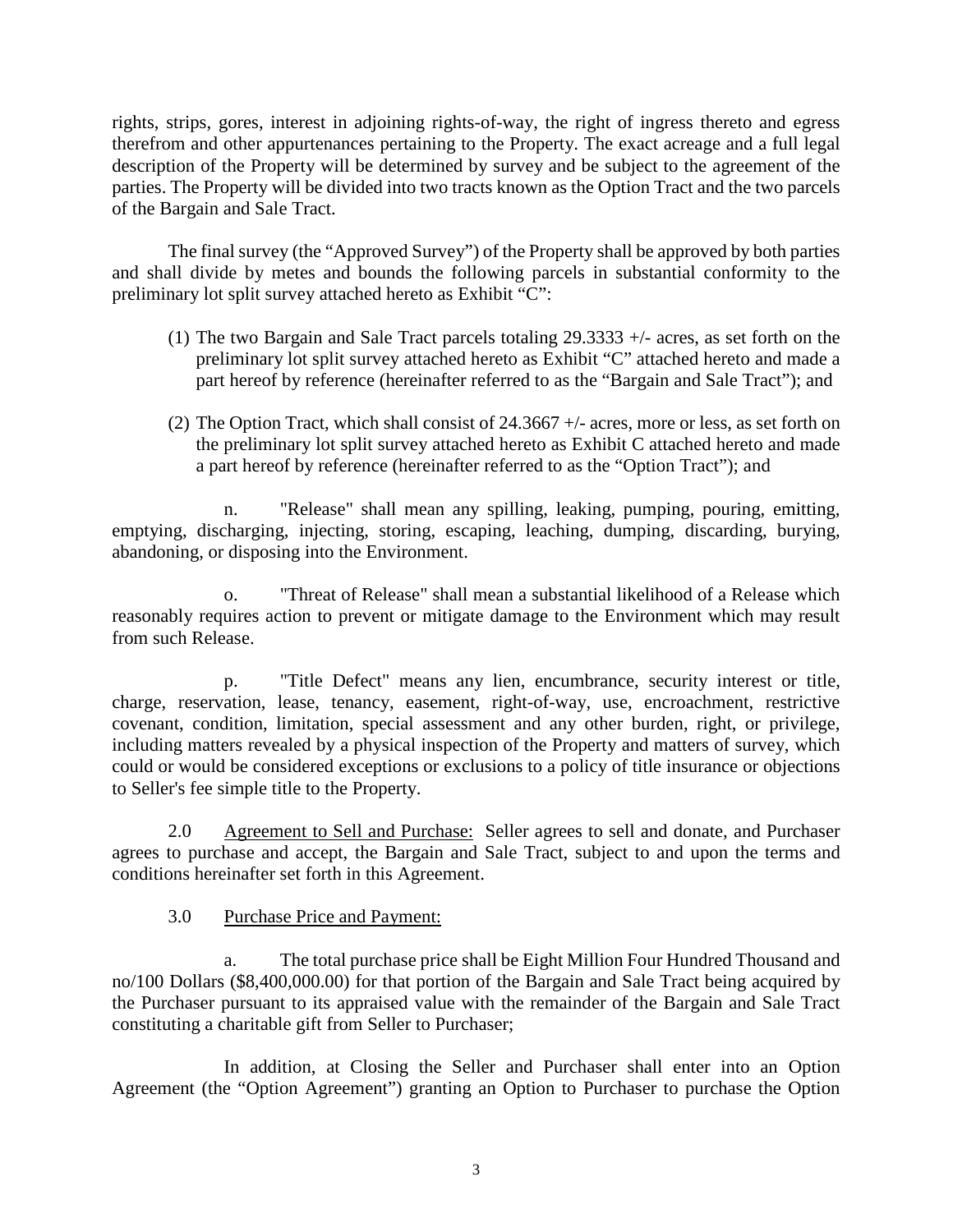Tract from the Seller at any time during her lifetime with Seller's consent or from Seller's Estate for a period beginning at such time as Seller's Estate has notified Purchaser of Seller's death and continuing for six months thereafter, unless said option period is otherwise extended by Seller's estate ("Option Period"), pursuant to the same terms and conditions of this Agreement, except the price which shall be equal to the appraised value of the Option Tract, said appraised value being subject to the final approval of both parties determined as of the date of the binding exercise of the option to purchase the Option Tract, but not less than Eight Million and no/100 Dollars. If the Option Tract is sold to the Purchaser with the consent of Seller during Seller's lifetime, the Seller shall be entitled to reserve a life estate interest in the Option Tract to allow Seller to continue to live in her residence for the remainder of her life. The consideration required for the Option is included in the purchase of the sale tract by Purchaser, and no other consideration is required.

c. Purchaser shall deposit with Gregory, Doyle, Calhoun and Rogers, P.C. (the "Escrow Agent") the sum of SIXTY THOUSAND AND NO/100THS DOLLARS (\$60,000.00) as an earnest money deposit (hereinafter "Earnest Money") within five (5) business days after full execution of this Agreement, which shall be held in a non-interest-bearing account. Upon Closing, the Earnest Money shall be applied towards the Purchase Price, and, shall be refundable to Purchaser if Purchaser elects to terminate this Agreement for any reason, other than a default hereof by Purchaser.

d. The balance of the Purchase Price (less credit for the Earnest Money which shall be paid to Seller at Closing, and after adjustments for any pro-rations and expenses as provided in this Agreement) shall be paid, to Seller at closing.

4.0 Due Diligence:

a. Inspections: Purchaser and its agents, employees, contractors and representatives shall have from the Effective Date until and including the Closing Date (the "Due Diligence Period") to conduct such tests, inspections, studies, assessments, or examinations ("Inspections") of the Property as Purchaser desires, in its sole discretion. During the Due Diligence Period, Purchaser shall have free access to the Property (with prior notice) to conduct such Inspections and Seller's records relating to the Property. Purchaser shall provide at least 24 hours' notice to Seller in the event Purchaser desires to inspect the residential home on the Property. Seller shall, within five (5) business days of the Effective Date, provide to Purchaser copies of all surveys and all other documentation in the possession of Seller related to the transaction and the Property. Purchaser shall repair any damage caused by Purchaser, its contractors or agents in performing any Inspections of the Property and shall restore the Property to substantially the condition as existed prior to the exercise of such rights by Purchaser and shall indemnify Seller for any personal injury to any agent or other individual which may occur as a result of the Purchaser's physical inspection of the Property as part of its Due Diligence.

b. Environmental Assessment. Purchaser shall have the right prior to expiration of the Due Diligence Period, to conduct environmental assessments as necessary to identify the existence of actual or potential sources of liability in the Environment of the Property ("Environmental Assessments"). Seller herein authorizes Purchaser, its agents and contractors to enter the Property for the purpose of conducting said Environmental Assessments and agrees to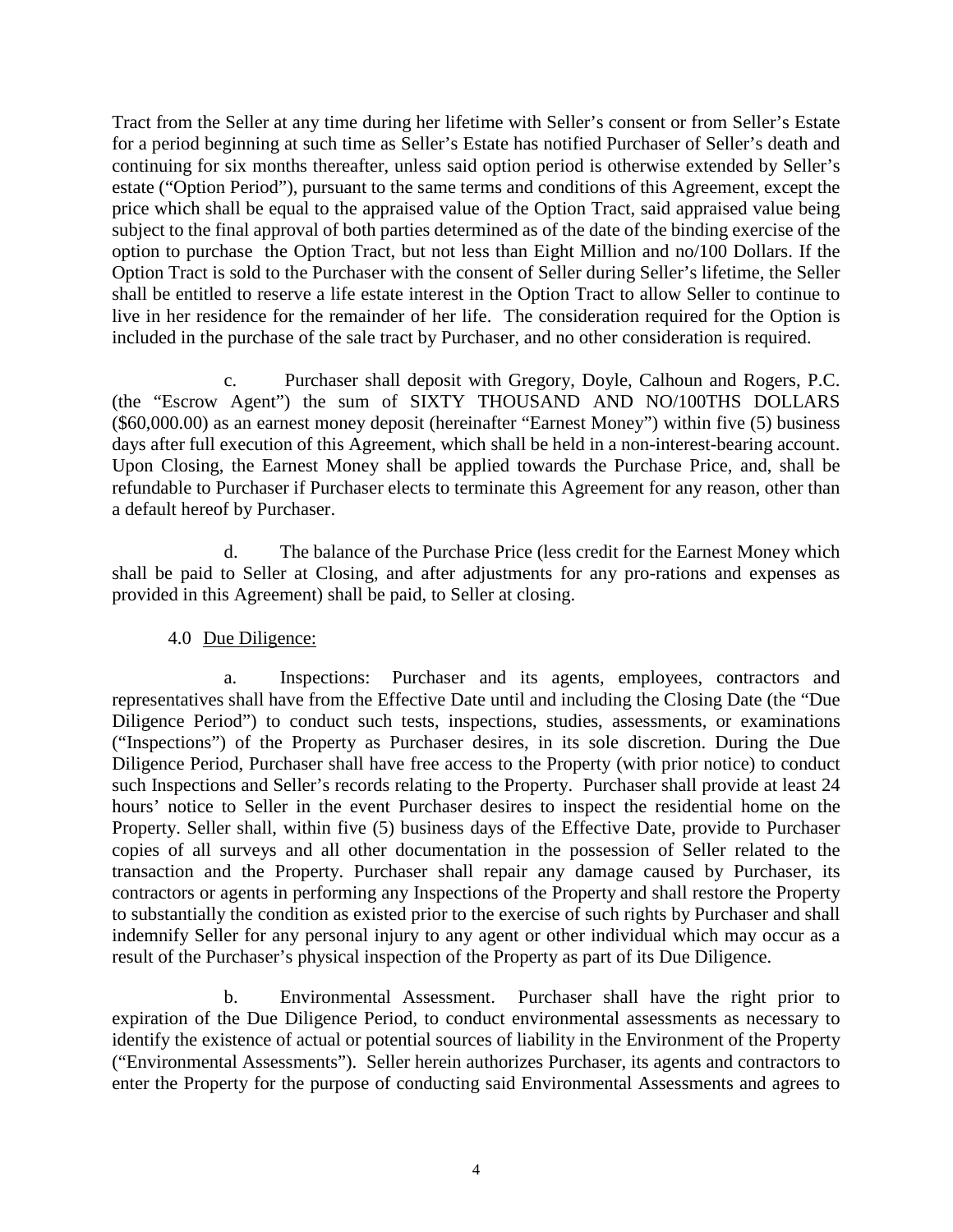provide Purchaser with all information in Seller's possession or within Seller's knowledge concerning the Property's prior use(s).

c. Termination of Agreement. If, after such Inspections or Environmental Assessments, Purchaser finds the Property unsuitable for any reason, in Purchaser's sole discretion, Purchaser may terminate this Agreement by written notice to Seller on or before the Closing Date. Upon such timely termination, the Escrow Agent shall return the Earnest Money to Purchaser, and the parties shall have no further obligations, rights, or duties under this Agreement, except as expressly provided herein.

### 5.0 Covenants, Representations and Warranties:

Seller covenants, represents and warrants to Purchaser, as an inducement to Purchaser entering into this Agreement, the following (which covenants, representations and warranties shall be true and correct as of the date hereof and as of the date of Closing), and each of which will be deemed to be material to this Agreement:

a. Authority: Seller has or by Closing will have the full right, power and authority to enter into this Agreement and to execute the terms and provisions hereof.

b. Binding Agreement: This Agreement, when executed and delivered by Seller to Purchaser, shall constitute a valid and binding obligation of the Seller, and will be enforceable in accordance with its terms.

c. Title: Seller is vested with good, Marketable and insurable fee simple title to the Property, free and clear of all Title Defects except Permitted Title Encumbrances, as provided in Sections 1.0 and 6.0.

d. Encroachments: To the actual knowledge of Seller, there are no encroachments on the Bargain and Sale Tract, other than a fence encroachment along the southern boundary line of the Property adjacent to Lot 43 of Hidden Hollow Subdivision. The Seller agrees to obtain prior to Closing an encroachment agreement from the neighbor regarding the fence encroachment.

e. Liens: There are no outstanding State, Federal or local taxes, liens, claims, or demands pending against the Seller which accrued prior to the date of Closing, which constitute or will constitute a lien against the Property; and there are no unpaid charges, debts, liabilities, claims or obligations arising from the construction, occupancy, ownership, use or occupation of the Property which would give rise to any mechanic's or materialmen's liens or other statutory liens against the Property which will not be paid by Seller at Closing, or for which Purchaser will be responsible.

f. Liabilities: Seller has not entered into any agreements or incurred any liabilities or obligations to any individual or party relating to the Property which shall be the responsibility of Purchaser after Closing, excepting easements, agreements of record and contracts relating to the property which are terminable by Seller at closing (unless Purchaser expressly elects to assume any such contracts.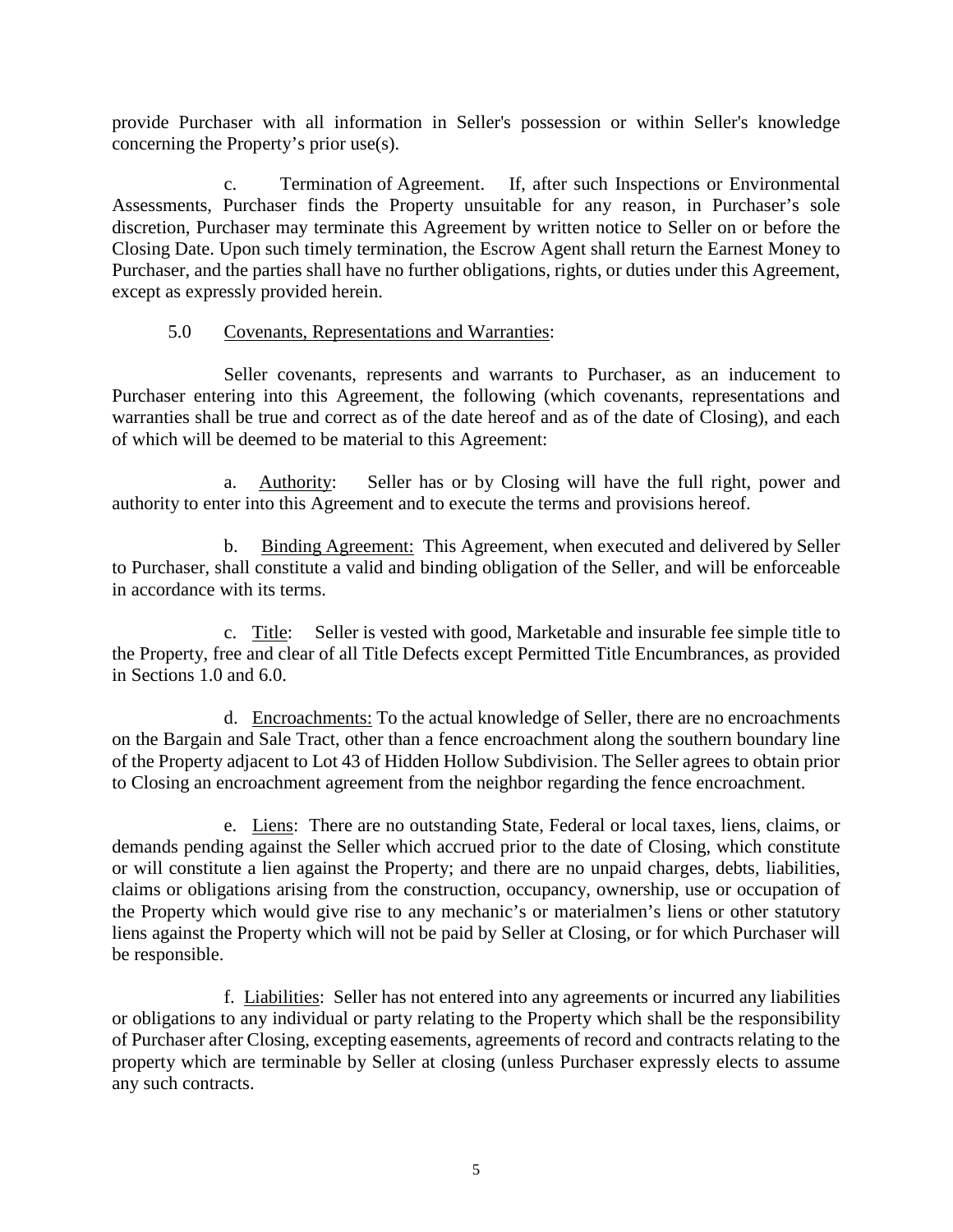g. Execution: The execution and delivery of all instruments and documents required hereunder to consummate the transactions provided for herein have been or will have been obtained and properly executed at the time of the Closing, and, excepting those instruments and documents to be held in escrow pending Closing will, when executed and delivered by Seller, constitute a valid and binding obligation of the party or parties executing and delivering the same in accordance with their terms.

 h. Leases/Tenants: There are no leases or tenants of the Property, and no person, firm, corporation or other entity has any right or option to purchase, lease or occupy the Property, or any part thereof.

i. Litigation: There are no actions, suits, claims, demands or proceedings of any kind or nature whatsoever, legal or equitable, affecting the Property or any portion or portions thereof or relating to or arising out of the ownership of the Property, in any court or before any federal, state, county, or municipal department, commission, board, bureau or agency or other governmental instrumentality.

j. No Further Encumbrances: Seller shall not grant or otherwise create or consent to the creation of any easement, restriction, lien, assessment, encumbrance, or other matter affecting title to the Property or any portion or portions thereof except as agreed to by Purchaser in writing.

k. Environmental: During the time the Property has been owned by Seller, (i) the Property has never been and is not being used for the storage, treatment, processing or other handling of any Hazardous Substance in violation of Environmental Law: (ii) Seller has not received notice of violation of any Environmental Law affecting the Property; (iii) there has not been a Release on the Property nor is there any Threat of a Release of Hazardous Substances on the Property or Environment around the Property; and (iv) there are no underground storage tanks located on the Property.

l. Violations: Seller has not received, with respect to the Property, any written notice from any insurance company, governmental agency or any other party of (i) any condition, defect or inadequacy affecting the Property, that if not corrected, would result in termination of insurance coverage, or increase in the cost thereof; (ii) any violation of any restrictive covenant or deed restriction affecting the Property and any building codes and/ or zoning ordinances or other restriction or governmental requirements; or (iii) any pending or threatened condemnation proceedings.

m. Foreign Person: Seller is not a "foreign person" within the meaning of Sections 1445 and 7701 of the Internal Revenue Code of 1986, as amended ("Code").

6.0 Title and Survey:

a. Title: Seller agrees to convey to Purchaser at Closing by Limited Warranty Deed Marketable Title to the Property, warranting title as to all matters subject only to the Permitted Title Exceptions. Purchaser shall have until the expiration of the Due Diligence Period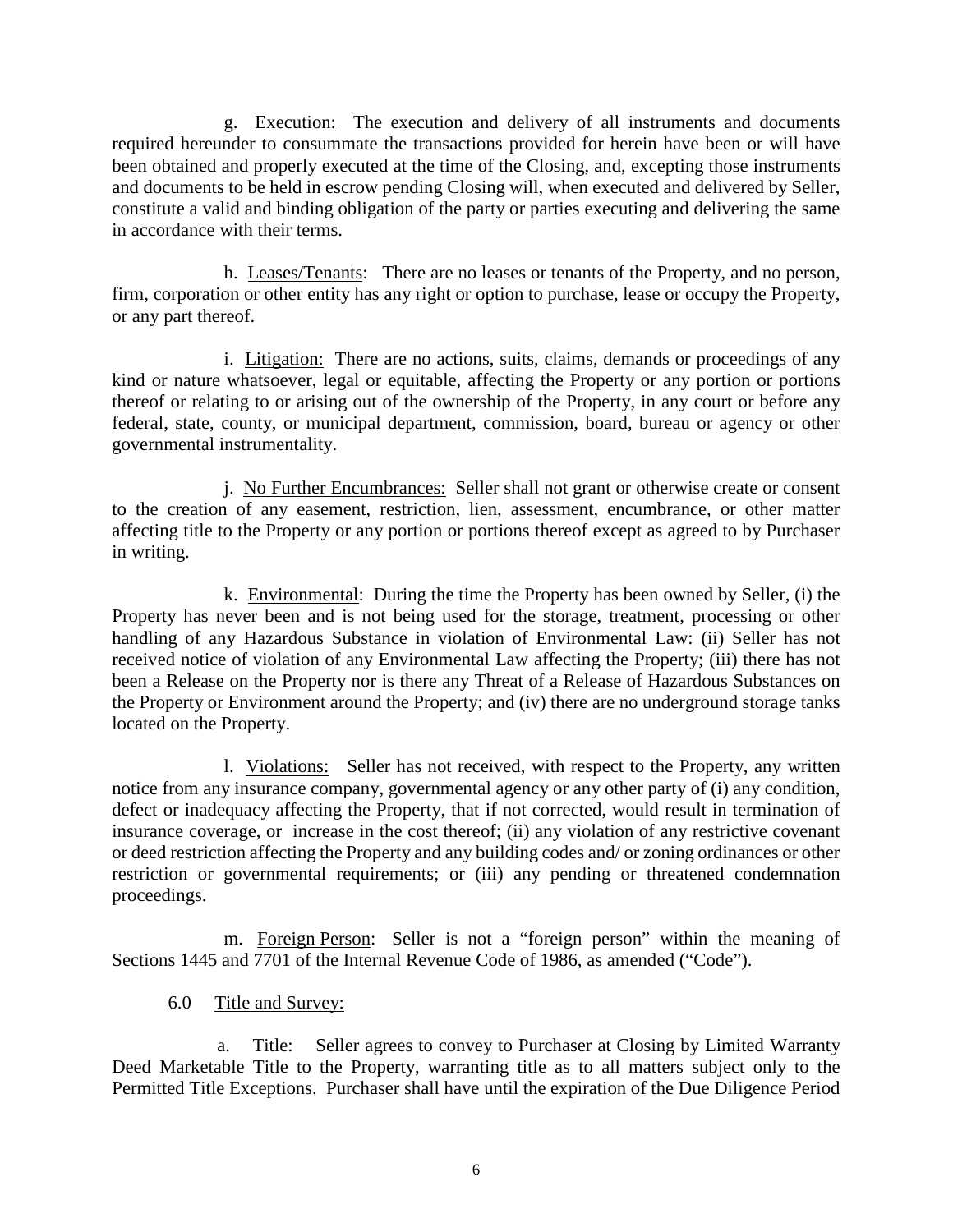to examine title to the Property and to secure a commitment in writing, from an American Land Title Association title insurer of Purchaser's choice, for the issuance of an owner's policy of title insurance, committing to insure, at its standard rates or less, Purchaser and the title to be conveyed by Seller to Purchaser pursuant to this Agreement, free and clear of all Title Defects, except the Permitted Title Exceptions, and further committing to insure said title as to those matters which may be revealed by an inspection or survey of the Property and not otherwise objected to by Purchaser. Purchaser shall, prior to the expiration of the Due Diligence Period, provide a copy of said commitment to Seller and notify Seller in writing of any Title Defects, other than Permitted Title Exceptions, set forth in the commitment which are not acceptable to Purchaser. Seller shall have a reasonable time after receipt of such notification to cure all such defects, or to notify Purchaser in writing within ten (10) days after receipt of Purchaser's notice, that it elects not to cure such objectionable Title Defects. If Seller notifies Purchaser that it elects not to cure, or Seller fails or is unable to cure prior to Closing, such defects, then Purchaser shall have the right to: (a) waive any remaining uncured Title Defects and proceed to Closing; or (b) cancel this Agreement and receive a refund of the Earnest Money, whereupon the parties shall be relieved of all further obligations hereunder, except for those obligations which by their express terms survive the termination of this Agreement; or (c) neither to waive the uncured Title Defects nor to cancel this Agreement, but to pursue Purchaser's remedies against Seller for any breach hereof, at law and/or in equity.

b. Survey: Prior to Closing, Purchaser shall obtain a survey of the Property by a surveyor of Purchaser's choice. The survey shall certify the acreage of the Bargain and Sale Tract and the Option Tract, computed to the nearest  $1/100<sup>th</sup>$  of an acre, excluding such portions of the Property as are within any public road rights-of way. The Survey and its delineation of the gift parcel and the sale parcel comprising the Bargain and Sale Tract and also the Option Tract shall be subject to the final approval of both parties (and once approved shall be referred to herein as the "Approved Survey"). In the event such survey reveals any encroachments or other matters unacceptable to Purchaser, in its sole discretion, Purchaser shall have the right to object to such survey matters by written notice to Seller prior to the expiration of the Due Diligence Period. Purchaser acknowledges that Seller's prior survey prepared by Carlton Rakestraw discloses a fence encroachment along the southern boundary line of the Bargain and Sale Tract adjacent to Lot 43 of Hidden Hollow Subdivision. Purchaser hereby objects to such fence encroachment along the southern boundary line of the Bargain and Sale Tract. Seller shall have the right to cure or elect not to cure such survey matters in the manner as provided in Section 6.0 a. above. If Seller elects not to, fails to, or is unable to cure such survey matters prior to Closing as provided in Section 6.0 a. above, then Purchaser shall have the right to: (a) waive any remaining uncured survey matters and proceed to Closing; (b) cancel this Agreement and receive a refund of the earnest money, whereupon the parties shall be relieved of all further obligations hereunder, except for those obligations which by their express terms survive the termination of this Agreement; or (c) neither to waive the uncured Title Defects nor to cancel this Agreement, but to pursue Purchaser's remedies against Seller for any breach hereof, at law and/or in equity. Purchaser shall provide Seller with a copy of the survey no later than the expiration of the Due Diligence Period and Seller shall within ten (10) days after receipt of same notify Purchaser in writing of any objections to the survey, including (but not limited to) the calculation of the acreage set out thereon. The parties shall then have until Closing to attempt to resolve any objections, and if they are unable to do so, then either party may terminate this Agreement, in which case the Earnest Money shall be promptly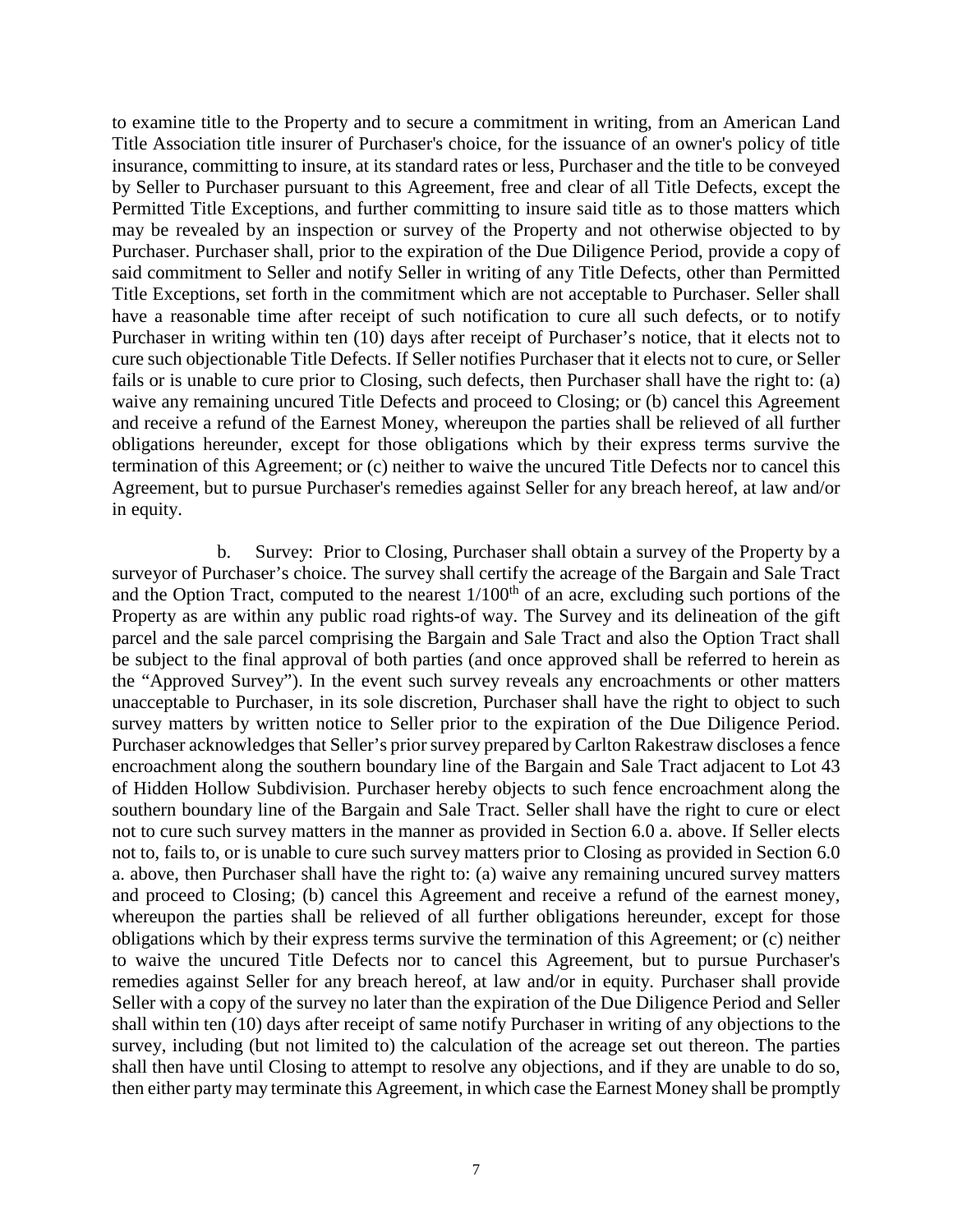refunded to Purchaser and the parties shall have only the rights and obligations pertaining to this Agreement which are expressly set out herein to survive termination. In the event Seller fails to timely notify Purchaser in writing of any survey objections within the ten (10) day period set forth above in this Section 6.0 b., Seller shall be deemed to have waived the right to raise any such objections.

## 7.0 Closing and Closing Costs:

Closing. The closing of the transaction contemplated herein shall be held on or before June 29, 2018 (the "Closing Date"). The Closing shall be held at the offices of Gregory, Doyle, Calhoun & Rogers, P.C., 49 Atlanta Street, Marietta, Georgia ("Closing Attorney"), or at such other location as may be acceptable to Seller and Purchaser. Seller and Purchaser agree to reasonably cooperate with one another to deliver documents in escrow to the Closing Attorney to avoid the need for representatives of Seller and Purchaser to attend the Closing. The Closing Attorney will represent Purchaser at the Closing.

b. Closing Costs.

i. Seller. Seller shall pay costs related to the payment and satisfaction of any mortgage indebtedness for which the Bargain and Sale Tract is pledged as security, the Georgia Transfer Tax, if any, water and sewer charges through the Closing Date, Seller's legal fees, any obligation for real estate brokers' fees or finders' fees incurred by Seller with respect to the Property, and all other costs incurred by Seller or not payable by Purchaser in connection herewith.

ii. Purchaser. Purchaser shall pay the costs and premiums associated with obtaining title insurance and survey desired by Purchaser, if any, Purchaser's attorney's fees, applicable intangible taxes, applicable recording fees and any obligation for real estate brokers' fees or finders' fees incurred by Purchaser with respect to the Bargain and Sale Tract.

iii. Purchaser shall pay any reasonable and actual charges for the Escrow Agent for holding the Earnest Money.

c. Prorated Items.

i. Taxes and Assessments. General real estate taxes and assessments relating to the Bargain and Sale Tract for the year in which the Closing occurs shall be prorated as of the Closing Date based upon the current year tax assessment. Similarly, if on the Closing Date the Bargain and Sale Tract, or any part thereof, will be or will have been the subject of an assessment or assessments which are or may become payable in installments, of which the first installment is then a charge or lien, or has been paid, then for purposes of this Agreement all the unpaid installments of any such assessment, including those which are to become due and payable after the delivery of Seller's limited warranty deed to Purchaser, will be deemed to be due and payable and to be liens on the Bargain and Sale Tract affected thereby and will be prorated. If Closing shall occur before the tax rate is fixed for the year in which the Closing is held, the apportionment of taxes shall be based upon the tax rate for the immediately preceding year applied to the latest assessed valuation for the Bargain and Sale Tract. The parties agree to reasonably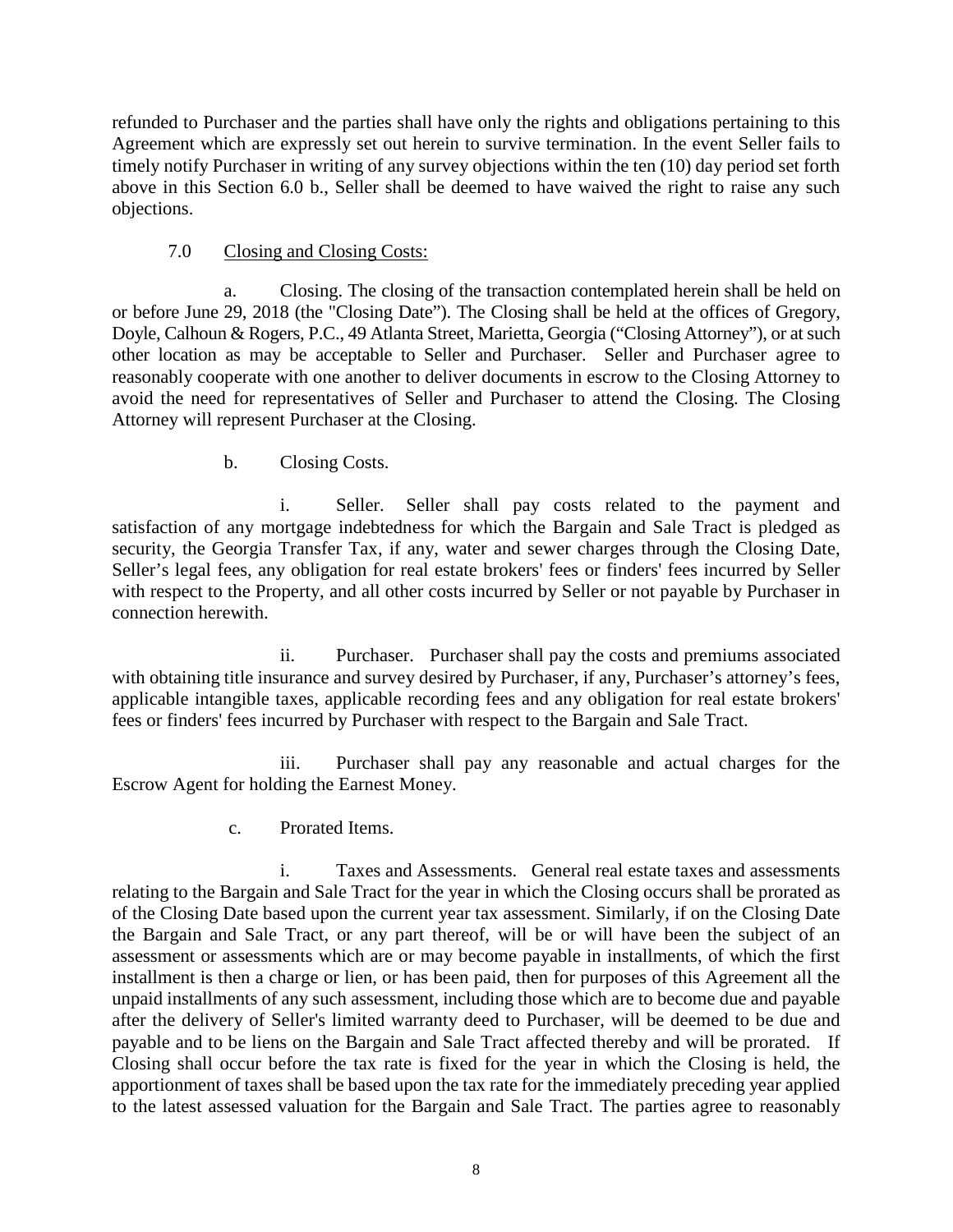cooperate to adjust the proration of taxes within thirty (30) days after the actual taxes for the year in which closing occurs are determined and pay or refund to the other party any amount required as a result of such adjustment. The proration provisions of this Section shall survive the Closing. Seller shall continue to be responsible after the Closing Date for the payment of all Cobb County property taxes on the Option Tract unless and until the Purchaser elects to acquire the Option Tract and closes its purchase of the Option Tract.

ii. No Proration of Utilities. Seller shall continue to be responsible for her utility bills and invoices to her personal residence as long as she continues to reside on the Option Tract.

8.0 Deliveries at Closing.

a. Delivery by Purchaser to Seller. At the Closing, Purchaser will properly execute and deliver to Seller the following:

i. the Purchase Price in the manner set forth in Section 8.0 d. below;

ii. an Option Agreement, as provided in Section 3.0 b of this Agreement;

iii.such resolutions or other documents as Seller may reasonably request to evidence and to confirm Purchaser's power and authority to execute and deliver this Agreement and all of the agreements, instruments and documents contemplated herein to be executed and delivered by Purchaser.

iv. Any applicable IRS forms such as Forms 170(f) and 8283.

b. Delivery by Seller to Purchaser. At the Closing, Seller will properly execute and deliver to Purchaser the following:

i. A limited warranty deed, dated as of the Closing Date, naming as grantee Cobb County, Georgia, and conveying to Purchaser Marketable Title to the Bargain and Sale Tract, as provided in Sections 1.0 and 6.0 above.

ii. An Option Agreement, as provided in Section 3.0 b of this Agreement;

iii. An access easement to the Bargain and Sale Tract, as provided in Section 27.0 of this Agreement.

iv. An owner's affidavit and such other documents executed by Seller or the appropriate representative of Seller in a form sufficient to enable Purchaser to have deleted from its policy of title insurance any exception for unfiled mechanics' and materialman's' liens and to permit the issuance at the Closing of the title insurance policy referred to in Section 6.0 hereof.

v. Such resolutions or other documents as Purchaser may reasonably request to evidence and to confirm Seller's power and authority to execute and deliver this Agreement and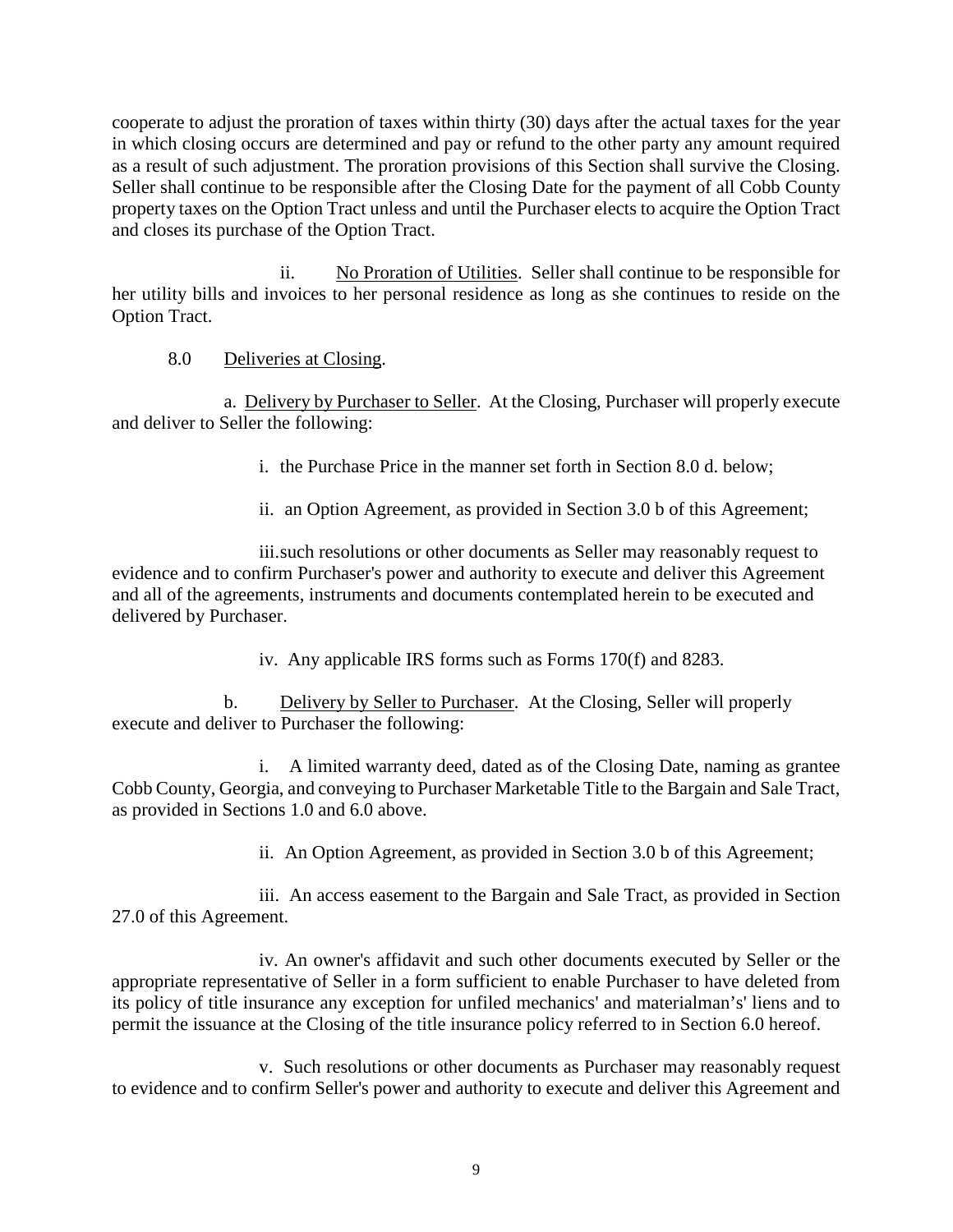all of the agreements, instruments and documents contemplated herein to be executed and delivered by Seller.

vi. All other quitclaim deeds, releases, agreements, affidavits and other documents, all appropriately executed, reasonably necessary to enable Purchaser to comply with all commitment requirements and to have deleted from its policy of title insurance all exceptions for Title Defects, except the Permitted Title Exceptions and any Title Defects which Purchaser has waived, as provided herein.

vii. Any applicable IRS forms such as Forms 1099 and 8283.

viii. A lien waiver executed by Seller's broker confirming that such broker waives, releases, and fully discharges any and all liens, claims of lien, or any rights, power or interest that broker has with respect to the Property pursuant to O.C.G.A. Sections 44-14-600, *et seq.* or otherwise.

c. Other Documents. In addition to all documents, instruments and agreements expressly provided for herein, Purchaser and Seller will execute such other documents as may be reasonably and customarily required by counsel for either party or the Closing Attorney to effectuate the purposes of this Agreement.

d. Payment of the Purchase Price. At the Closing, Purchaser will tender to Seller the amount of the Purchase Price, less the Earnest Money and prorations, by wire transfer to the escrow account of the Escrow Agent.

9.0 Possession and Leases. Seller shall deliver possession of the Bargain and Sale Tract to Purchaser at Closing free and clear of any tenancies, and in the same condition as the Property existed on the date hereof, normal wear and tear excepted and acts of God and other natural disasters outside of Seller's control.

10.0 Closing Contingencies.

The obligations of Purchaser and Seller, respectively, to close the sale and purchase contemplated by this Agreement are subject to the following conditions:

a. Timely Performance. The timely and continuing performance by Seller and Purchaser of each and every covenant, agreement and obligation imposed upon such party, respectively, in this Agreement.

b. Truth and Accuracy. The truth and accuracy as of the date hereof and as of the Closing Date of each and every warranty made by Seller and Purchaser in this Agreement.

c. Approval of the Board of Commissioners. Purchaser's obligation to purchase the Bargain and Sale Tract shall be contingent upon the approval by the Cobb County Board of Commissioners of the transactions contemplated by this Agreement. In the event the Board of Commissioners fails to approve this transaction prior to the expiration of the Due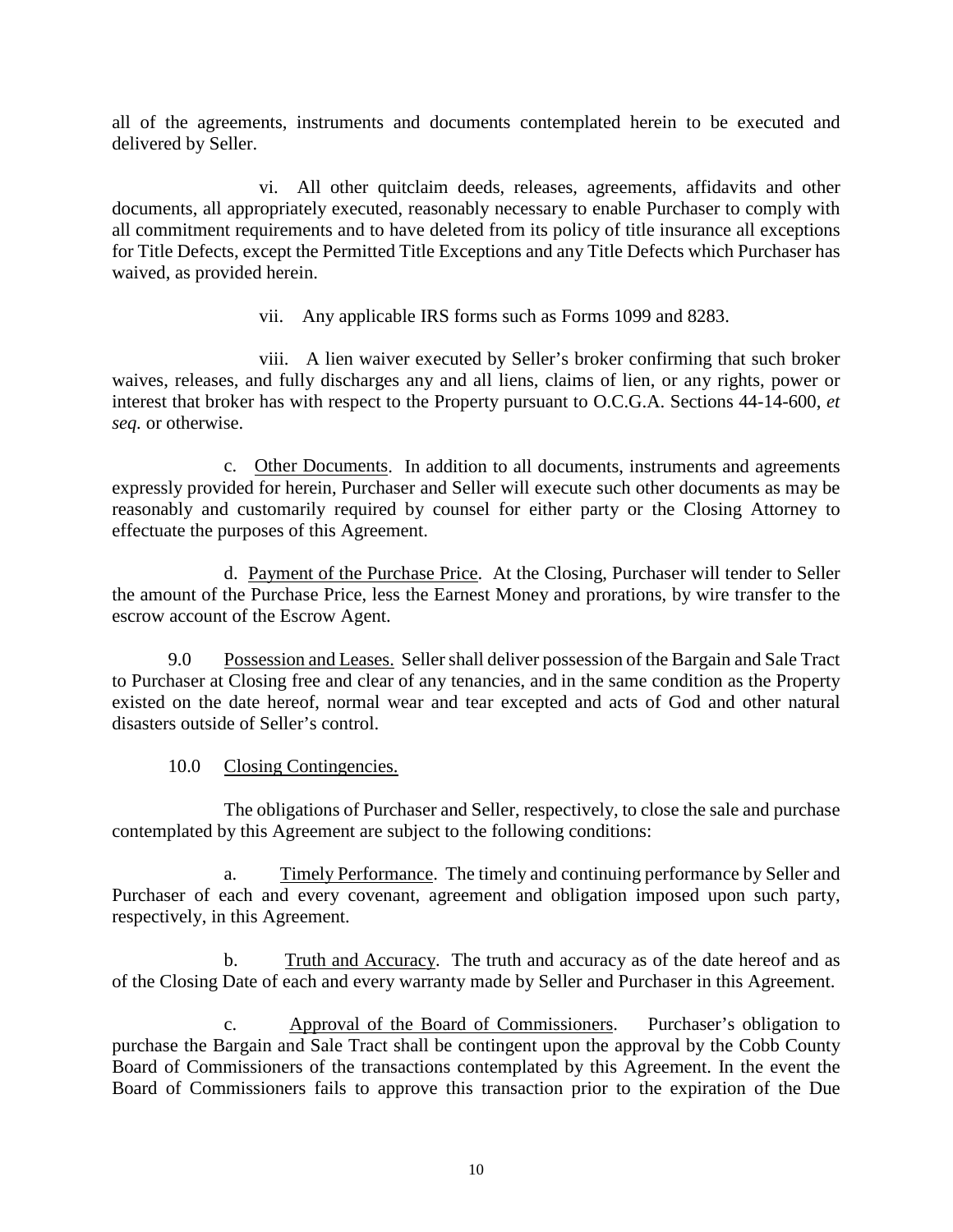Diligence Period, this Agreement shall terminate automatically without further action of the parties, whereupon the Earnest Money shall be refunded to Purchaser and the parties shall be relieved of all further obligations hereunder.

d. Appraisal. Purchaser acknowledges that it has obtained a satisfactory appraisal establishing the fair market value of the Bargain and Sale Tract as being equal to or more than the Purchase Price, as required by law. Purchaser agrees to provide Seller with a copy of Purchaser's appraisal upon the execution of this Agreement by both parties.

e. Bargain and Sale. This transaction is contingent upon Seller's ability to appropriately document under IRS rules a tax-deductible charitable contribution to Purchaser as contemplated from the beginning of the negotiations of the parties and in advance of the transfer of the Bargain and Sale Tract. A material part of the consideration to the Seller for selling the sale portion of the Bargain and Sale Tract is Seller's ability to document her charitable contribution as required by IRS guidelines. Purchaser agrees to reasonably cooperate in the documentation of the charitable contribution provided Purchaser incurs no additional liability, cost or expense, and is not required to make any representations regarding the tax deductibility or consequences to Seller of the transaction contemplated by this Agreement. Purchaser has provided no goods or services to the Seller in exchange for the charitable contribution. The calculations of the acreage of the parcels on the Approved Survey have been based upon appraised values. At Closing the Purchaser shall execute a Donee Acknowledgement on IRS form 8283 also executed by Seller and by appraiser. The IRS Form 8283 shall be contingent upon and subject to the final approval of both parties.

## 11.0. Default

a. Seller's Default: If, prior to or at the Closing, Seller defaults hereunder and fails to cure such default before the expiration of any applicable notice and cure period, or shall have failed to perform any of the covenants or agreements contained in this Agreement which are to be performed by Seller beyond the expiration of any applicable notice and cure period, or if any warranty or representation made by Seller herein is not true and correct, then Purchaser shall have the right to (a) specific performance of this Agreement; (b) pursue any remedies available to Purchaser, at law or in equity, due to such default by Seller, and/or (c) terminate this Agreement, whereupon the earnest money, if any, shall be returned to Purchaser and the parties shall be relieved of all further obligations and liabilities arising out of the Agreement, except for those obligations which by their express terms survive the expiration or termination of this Agreement. The foregoing remedies shall be cumulative and shall not be mutually exclusive. In connection with any alleged breach or default of this Agreement by Seller, Purchaser shall provide to Seller at least five (5) business days' written notice and opportunity to cure.

b Purchaser's Default. If the Purchaser has not terminated this Agreement pursuant to any of the provisions hereof authorizing such termination, and Purchaser defaults hereunder and fails to perform any of the covenants or agreements contained herein which are to be performed by Purchaser, then Seller shall, as its sole remedy, be entitled to terminate this Agreement, whereupon the Earnest Money shall be paid by Escrow Agent to Seller. In connection with any alleged breach or default of this Agreement by Purchaser, Seller shall provide to Purchaser at least five (5) business days' written notice and opportunity to cure.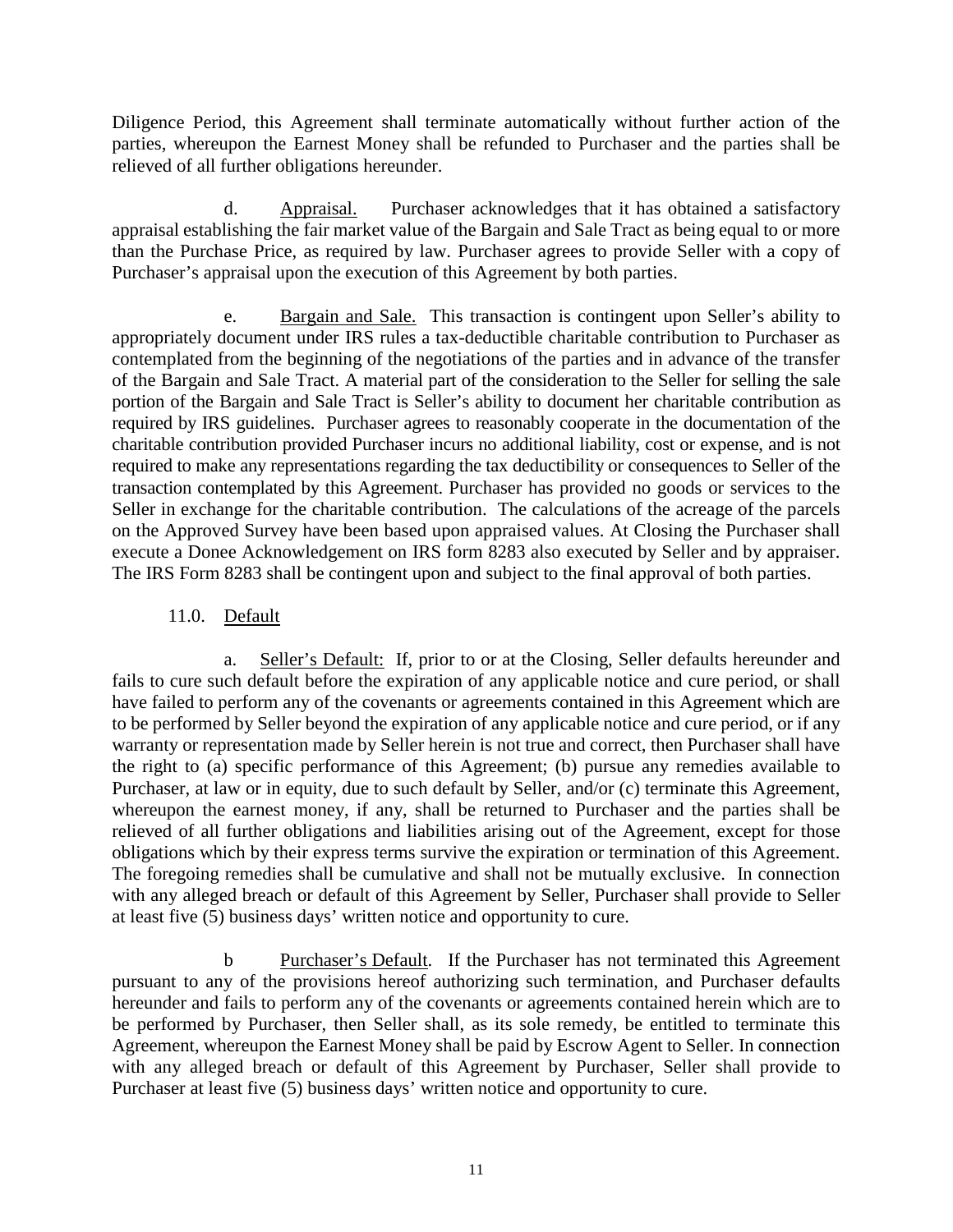12.0 Waiver: The failure of any party to exercise any right hereunder, or to insist upon strict compliance with the terms and conditions of the Agreement, and any custom or practice of Seller or Purchaser at variance with the terms and conditions of this Agreement shall not constitute a waiver hereunder.

13.0. Entire Agreement: This Agreement supersedes all prior negotiations, discussions, statements and agreements between Seller and Purchaser and constitutes the entire agreement and understanding concerning the purchase and sale of the Property contemplated hereby. This Agreement may not be changed orally, but only by an amendment in writing signed by Purchaser and Seller.

14.0. Notice: Any notice, request, demand, instruction or other communication to be given to either party hereunder, shall be in writing, and shall be deemed to be delivered (a) upon receipt, if delivered by facsimile or if hand delivered, (b) on the first business day after having been delivered to a national overnight air courier service, or (c) three (3) business days after deposit in registered or certified mail, return receipt requested, address as follows:

#### **PURCHASER:**

Cobb County, Georgia Suite 300, 100 Cherokee Street, Marietta, Georgia 30090 Attn: Robert Hosack, County Manager;

With a copy to: County Attorney's Office Suite 350, 100 Cherokee Street Marietta, Georgia 30090 Attn: Patrick Riley

#### **SELLER:**

Ms. Wylene S. Tritt 3540 Roswell Road Marietta, GA 30062

With a copy to: Hansell L. Smith Attorney at Law 94 Church Street Marietta, Georgia 30060

Either party may, from time to time, by five (5) days' prior notice to the other party, specify a different address to which notices will be sent. Rejection or refusal to accept a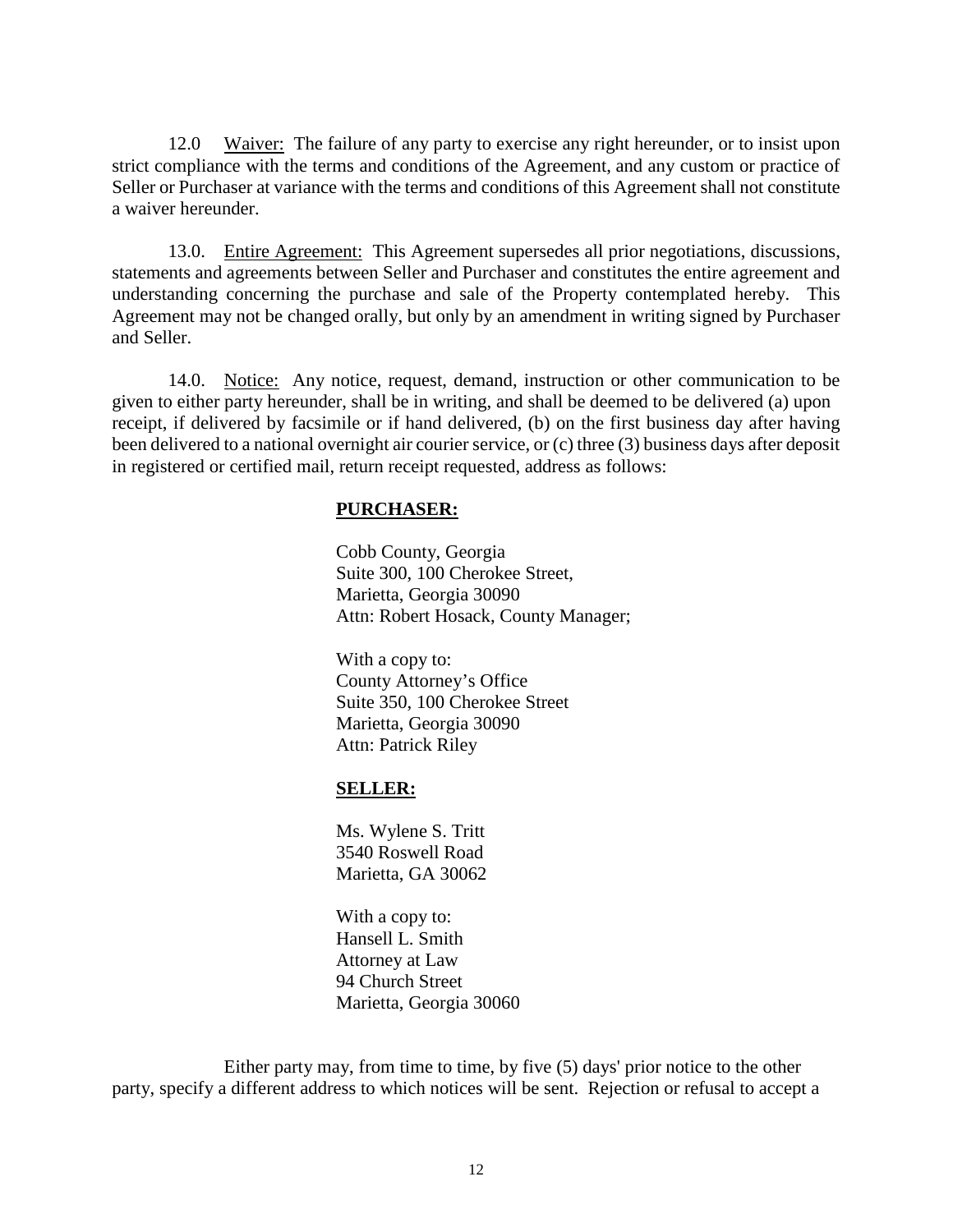notice or inability to deliver a notice because of a changed address of which no notice was given will be deemed a delivery of the notice on the date when postmarked.

15.0 Survival: Any provisions of this Agreement and all warranties, representations and covenants made herein which by their terms are to survive this Agreement, shall survive the Closing and shall not be merged into the documents executed and delivered at Closing.

16.0 Governing Law and Venue: This Agreement shall be governed by the laws of the State of Georgia. Both parties agree exclusive venue shall lie in Cobb County, Georgia.

### 17.0 Risk of Loss, Damage and Condemnation by other than Cobb County.

a. Risk of Loss. Seller shall bear the risk of loss with respect to the Property until possession of the Property is delivered to Purchaser as provided in Section 9 hereof.

b. Damage. In the event the Bargain and Sale Tract, or a portion thereof, is destroyed or damaged by fire or other casualty prior to the Closing, then Purchaser, at its option, may elect to either: i) accept conveyance of the remaining portion thereof and receive from Seller at Closing all insurance proceeds payable under Seller's policies of insurance for such fire or casualty; or (ii) cancel this Agreement, whereupon the Earnest Money shall be returned to Purchaser and the parties will have no further obligation hereunder, except as expressly provided herein.

c. Condemnation*.* In the event the Property or any part thereof is taken or condemned by governmental authority other than Cobb County prior to Closing, or any such proceeding is instituted prior to Closing, Purchaser shall have the option to either: (i) terminate this Agreement by written notice to Seller, whereupon the parties will have no further obligation hereunder; or (ii) accept conveyance of the remaining portion hereof and receive from Seller at Closing all of Seller's right, title and interest in and to any award made or to be made to Seller by reason of such condemnation or taking.

18.0 Brokers: All brokerage fees and commissions and other fees related to the transaction under this Agreement shall be paid by Seller under separate agreement between Seller and Seller's representatives, Hansell L. Smith and Whitaker W. Smith ("Broker"). Purchaser specifically represents that it is not represented by a real estate broker in this transaction. Seller hereby indemnifies and agrees to hold harmless Purchaser from any other undisclosed claim by Broker and any other real estate agent, broker or representative for any commission or fees as a result of this transaction which is not covered by such separate agreement, which claim is caused or produced by Seller.

19.0 Assignment/Binding Effect: This Agreement, and the rights and obligations hereunder, may not be assigned by either party without the prior written consent of the other party hereto, except that Seller shall have the right to transfer and assign her rights and obligations hereunder to a trust or other family entity owned and managed solely by Seller and created prior to closing for tax and estate planning purposes, provided such transfer shall not limit the obligations of Seller or the rights of Purchaser hereunder. The Agreement shall be fully binding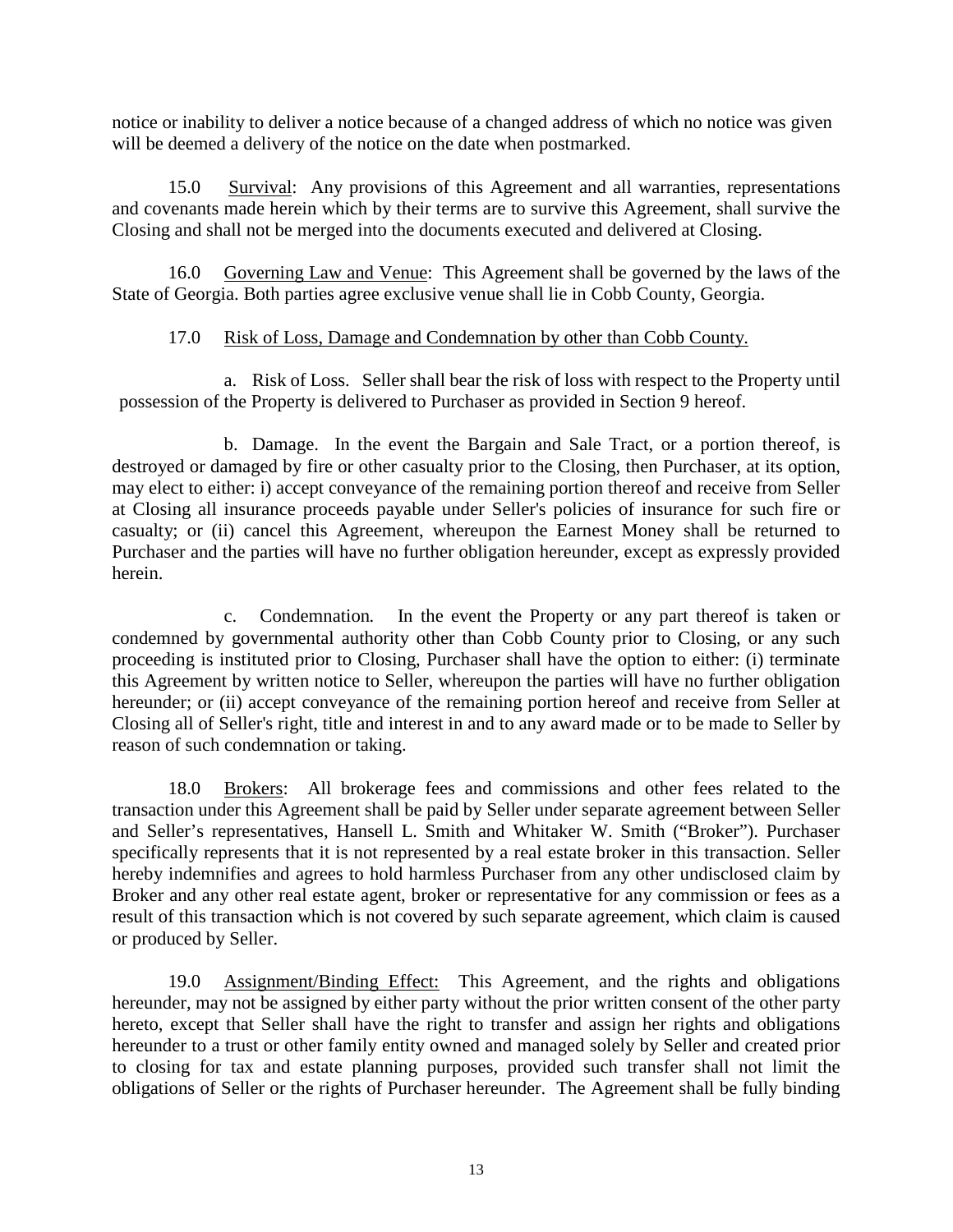on and enforceable against all parties hereto and their respective heirs, administrators, successors, and permitted assigns.

## 20.0 **TIME IS OF THE ESSENCE OF THIS AGREEMENT**.

21.0 Date for Performance: If the time period by which any right, option or election provided under this Agreement must be exercised, or by which any act required hereunder must be performed, or by which the Closing must be held, expires on a Saturday, Sunday or legal holiday, then such time period will be automatically extended through the close of business on the next regularly scheduled business day.

22.0 Severability**:** Should any portion of this Agreement be deemed invalid, illegal or unenforceable for any reason by a Court or body of competent jurisdiction, then the remaining portions of the Agreement shall remain in full force and effect.

23.0 Amendment**.** Except as otherwise provided herein, this Agreement may be amended only by a writing signed by both parties.

24.0 Rights Cumulative. All rights, powers and privileges conferred hereunder will be cumulative and not restrictive of those given by law, except where otherwise expressly provided herein.

25.0 No Strict Construction. The parties hereto have participated jointly in the negotiation and/or drafting of this Agreement. In the event an ambiguity or question of intent or interpretation arises with respect to this Agreement, it shall be construed as if drafted jointly by the parties and no presumption or burden of proof shall arise favoring or disfavoring any party by virtue of the authorship of any provisions of this Agreement.

26.0 Counterparts: This Agreement may be executed in two or more counterparts, each of which shall be deemed to be an original and all of which shall constitute one Agreement, and the signature of any party to any counterpart shall be deemed to be a signature to and may be appended to any other counterpart. The signature of any party to this Agreement provided electronically or by scanned email or fax or by regular copy shall be binding and enforceable against such party in lieu of the receipt of an original signature.

27.0 Special Stipulations:

(a) Access easement for the Benefit of Purchaser. As part of the conveyance of the Bargain and Sale Tract, Seller shall also grant and convey to Purchaser a perpetual, non-exclusive pedestrian and vehicular access easement to provide ingress and egress to and from the Bargain and Sale Tract and Roswell Road, initially utilizing as an entrance Seller's existing driveway from Roswell Road, but also providing access to an entrance that will be subsequently located to the existing traffic light at the intersection of Providence Road and Roswell Road. The Access Easement shall be located along the northern boundary line of the Option Tract as close as reasonably possible to the southerly right-of-way of Roswell Road. Seller, or a subsequent owner of the Option Tract if Purchaser elects not to acquire the Option Tract, shall have the right, in its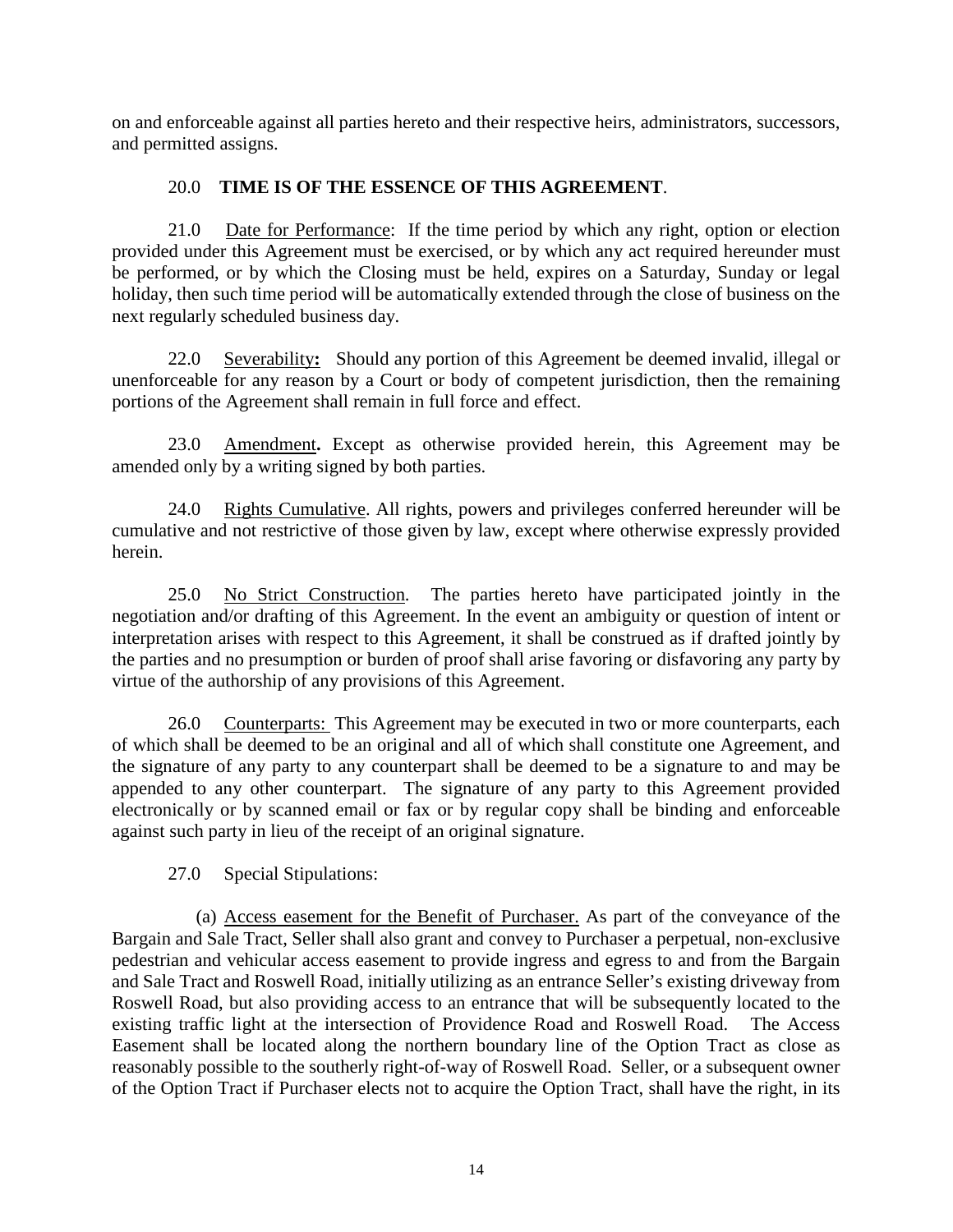reasonable discretion and with the written consent of Purchaser as to the precise location thereof, to relocate the exact location of the Access Easement at any time, provided that such relocation is undertaken by and at the sole cost of the then owner of the Option Tract, and provided that Purchaser's access to the Bargain and Sale Tract from the entrance at Roswell Road is not materially changed or interrupted at any time and direct access to the Bargain and Sale Tract from the traffic light at Providence Road and Roswell is not restricted.

(b) No development by Purchaser. During the period that Seller continues to occupy the Option Tract and the house located thereon as her personal residence, Purchaser agrees not to construct buildings or recreational improvements to the Bargain and Sale Tract and not to develop any portion of the Bargain and Sale Tract or cut trees or clear any portion of the Property, except for regular maintenance of trees which may have died, become diseased, fallen, suffered storm damage or otherwise pose a hazard to the public, until the termination of the Option Term or until the Seller no longer resides on the Option Tract, whichever event first occurs;

(c) No sale or development by Seller. During the term of the Option Agreement, Seller agrees that Seller will not rezone, sell or otherwise dispose of any interest in, or modify, the Option Tract, or construct buildings or other improvements, or clear or grade the land or cut trees, except for regular maintenance of trees which may have died, become diseased, fallen or suffered storm damage.

(d) Reservation of Utility Easement. Purchaser acknowledges and agrees that Seller shall reserve utility easements for water, sewer, electricity, gas and any other normal utilities to benefit the Option Tract over, through and under the Bargain and Sale Tract in such locations as shall be specifically delineated by Seller and agreed to by Purchaser prior to Closing for future development of the Option Tract if Purchaser fails to exercise its purchase option for such property. Such easements must be reserved in specific locations on the Bargain and Sale Tract so as to minimize interference with Purchaser's ability to develop and use such property. In the event the Option is not exercised by Purchaser, the Seller and Purchaser agree that a subsequent developer of the Option Tract will be solely responsible for the cost of installation of such utilities but shall not be required to pay for or purchase the easement rights from Cobb County over the Bargain and Sale Tract.

(e) Naming Rights. Purchaser agrees that the Property will be called "Tritt Park".

(Signature pages to follow)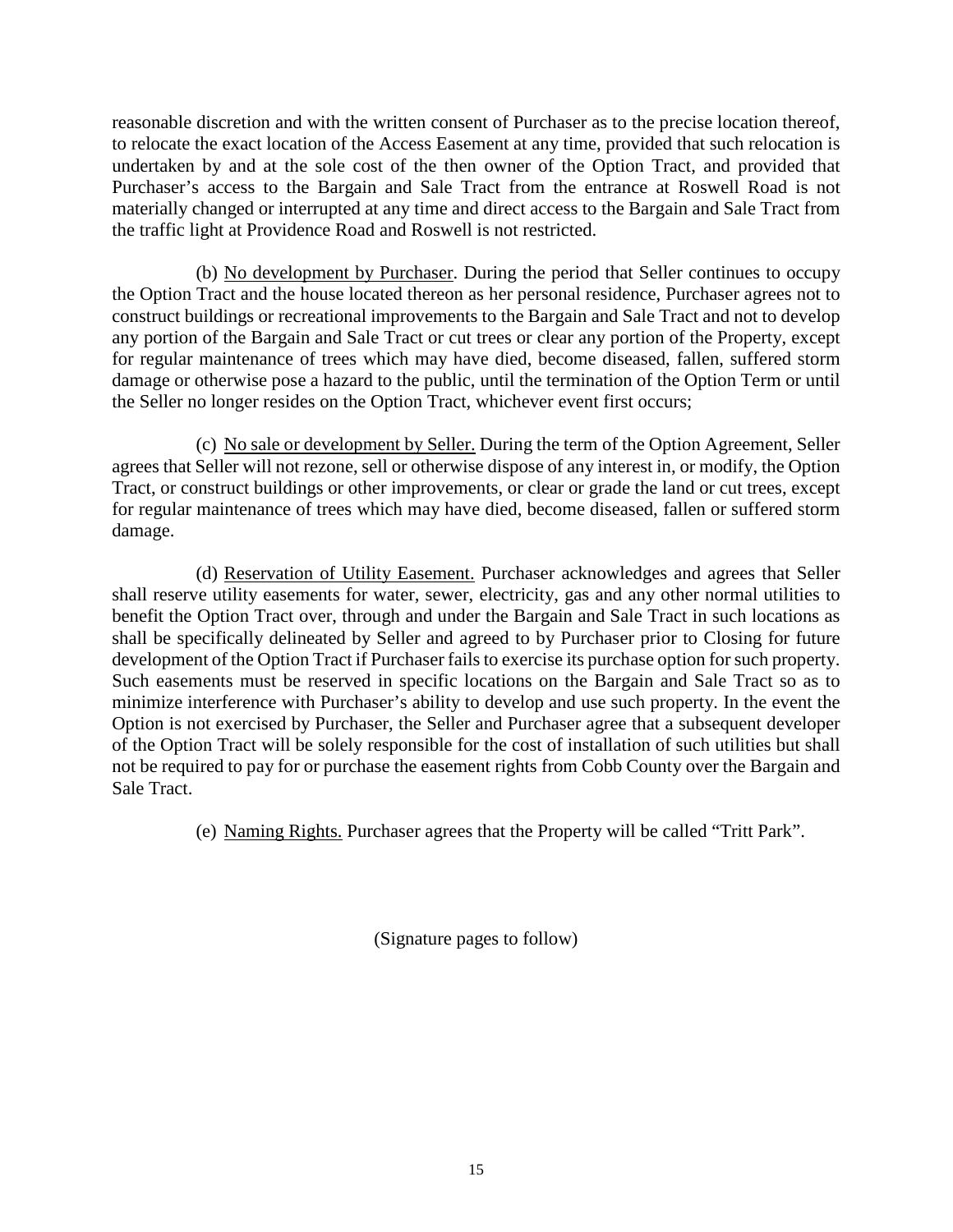**IN WITNESS WHEREOF**, the authorized representatives of Purchaser have set their hands and seals and agreed to be bound hereby as of the day and year first above written.

## **PURCHASER: COBB COUNTY, GEORGIA**

 $\mathbf{By:}\qquad \qquad$ 

 Michael H. Boyce, Chairman Cobb County Board of Commissioners

Approved as to Form: Attest:

County Attorney

\_\_\_\_\_\_\_\_\_\_\_\_\_\_\_\_\_\_\_\_\_\_\_\_\_\_ By:\_\_\_\_\_\_\_\_\_\_\_\_\_\_\_\_\_\_\_\_\_\_\_\_\_\_\_\_\_\_\_\_\_\_\_\_\_\_

Signature of Seller continued on next page.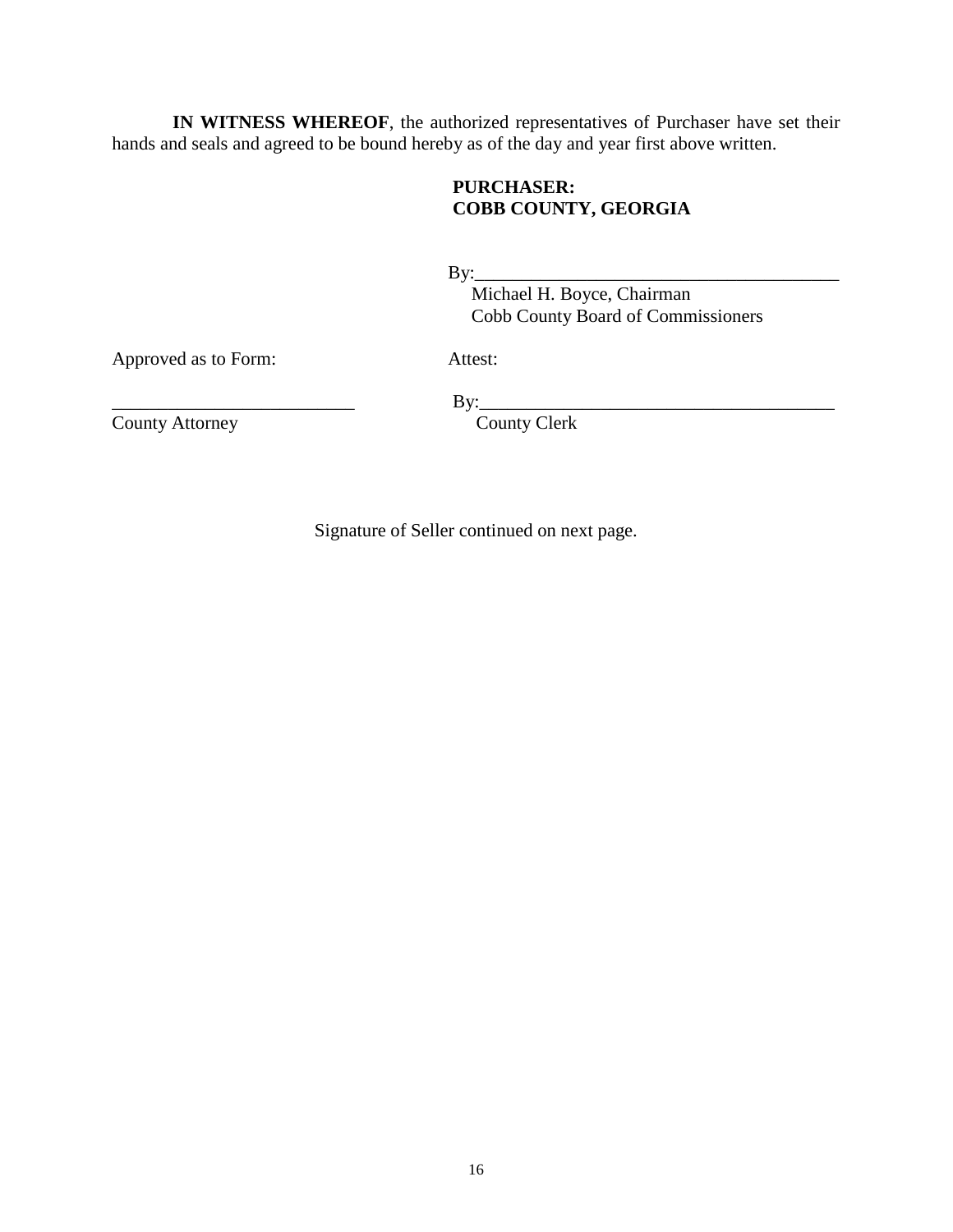**IN WITNESS WHEREOF**, the Seller has set her hand and seal and has agreed to be bound hereby as of the day and year first above written.

## **SELLER:**

 $_C(Scal)$ 

**WYLENE S. TRITT a/k/a MINNIE WYLENE TRITT**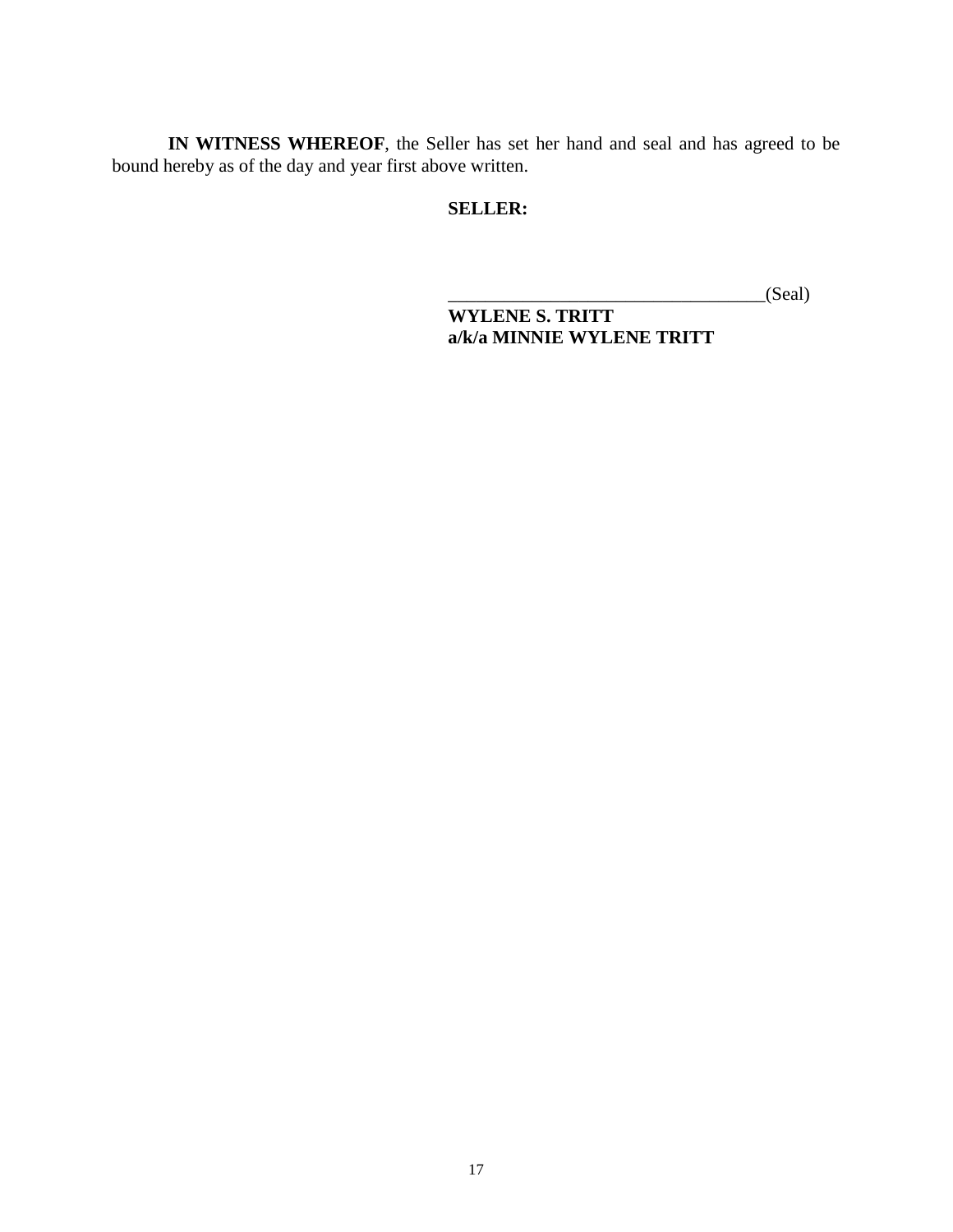#### **EXHIBIT "A" PROPERTY DESCRIPTION Page one of two pages**

All that tract or parcel of land lying in Land Lots 965  $\&$  966, 16<sup>th</sup> District, 2nd Section, Cobb County, Georgia and being more particularly described as follows:

COMMENCING at a 1/2 inch reinforcing rod found at the corner common to Land Lots 966, 967, 978 & 979; Thence running along the southerly line of Land Lot 966, North 87 degrees 34 minutes 18 seconds West, a distance of 338.06 feet to a 3/4 inch open top pipe found; Thence continuing along said land lot line running North 88 degrees 15 minutes 13 seconds West, a distance of 1096.69 feet to a ½ inch crimp top pipe found on the corner common to Land Lots 965, 966, 979 & 980; Thence running North 88 degrees 07 minutes 42 seconds West, a distance of 995.66 feet to a point on the centerline of creek; Thence leaving said land lot line and running along centerline of creek the following courses and distances: North 28 degrees 58 minutes 57 seconds West, a distance of 19.22 feet to a point; Thence running North 51 degrees 35 minutes 41 seconds West, a distance of 16.82 feet to a point; Thence running North 45 degrees 35 minutes 23 seconds West, a distance of 28.45 feet to a point; Thence running North 05 degrees 38 minutes 27 seconds East, a distance of 22.22 feet to a point; Thence leaving creek and running South 88 degrees 32 minutes 33 seconds East, a distance of 223.30 to a 3/4 open top pipe found; Thence running North 01 degrees 03 minutes 24 seconds East, a distance of 98.91 feet to a point on the centerline of Sewell Mill Creek (a/k/a Sope Creek); Thence running along centerline of said creek the following courses an distances: North 83 degrees 39 minutes 36 seconds East, a distance of 14.84 feet to a point; Thence North 78 degrees 20 minutes 45 seconds East, a distance of 52.11 feet to a point; Thence North 59 degrees 48 minutes 00 seconds East, a distance of 45.29 feet to a point; Thence North 52 degrees 20 minutes 39 seconds East, a distance of 92.54 feet to a point; Thence North 78 degrees 17 minutes 01 seconds East, a distance of 39.51 feet to a point; Thence North 80 degrees 21 minutes 24 seconds East, a distance of 56.97 feet to a point; Thence North 72 degrees 59 minutes 01 seconds East, a distance of 60.21 feet to a point; Thence North 58 degrees 02 minutes 55 seconds East, a distance of 48.75 feet to a point; Thence North 65 degrees 45 minutes 14 seconds East, a distance of 59.79 feet to a point; Thence North 57 degrees 47 minutes 36 seconds East, a distance of 76.09 feet to a point; Thence North 46 degrees 13 minutes 30 seconds East, a distance of 45.80 feet to a point; Thence North 33 degrees 46 minutes 25 seconds East, a distance of 56.23 feet to a point; Thence North 16 degrees 05 minutes 57 seconds East, a distance of 34.27 feet to a point; Thence North 26 degrees 00 minutes 43 seconds East, a distance of 49.33 feet to a point; Thence North 22 degrees 19 minutes 55 seconds East, a distance of 35.69 feet to a point; Thence North 14 degrees 06 minutes 24 seconds East, a distance of 50.86 feet to a point; Thence North 20 degrees 28 minutes 01 seconds East, a distance of 45.90 feet to a point; Thence North 19 degrees 35 minutes 26 seconds East, a distance of 47.59 feet to a point; Thence North 03 degrees 23 minutes 15 seconds East, a distance of 50.70 feet to a point; Thence North 17 degrees 13 minutes 55 seconds West, a distance of 46.32 feet to a point; Thence North 09 degrees 40 minutes 57 seconds West, a distance of 51.94 feet to a point; Thence North 02 degrees 18 minutes 43 seconds West, a distance of 60.01 feet to a point; Thence North 02 degrees 45 minutes 57 seconds West, a distance of 56.68 feet to a point; Thence North 02 degrees 53 minutes 20 seconds West, a distance of 45.98 feet to a point; Thence 07 degrees 17 minutes 58 seconds West,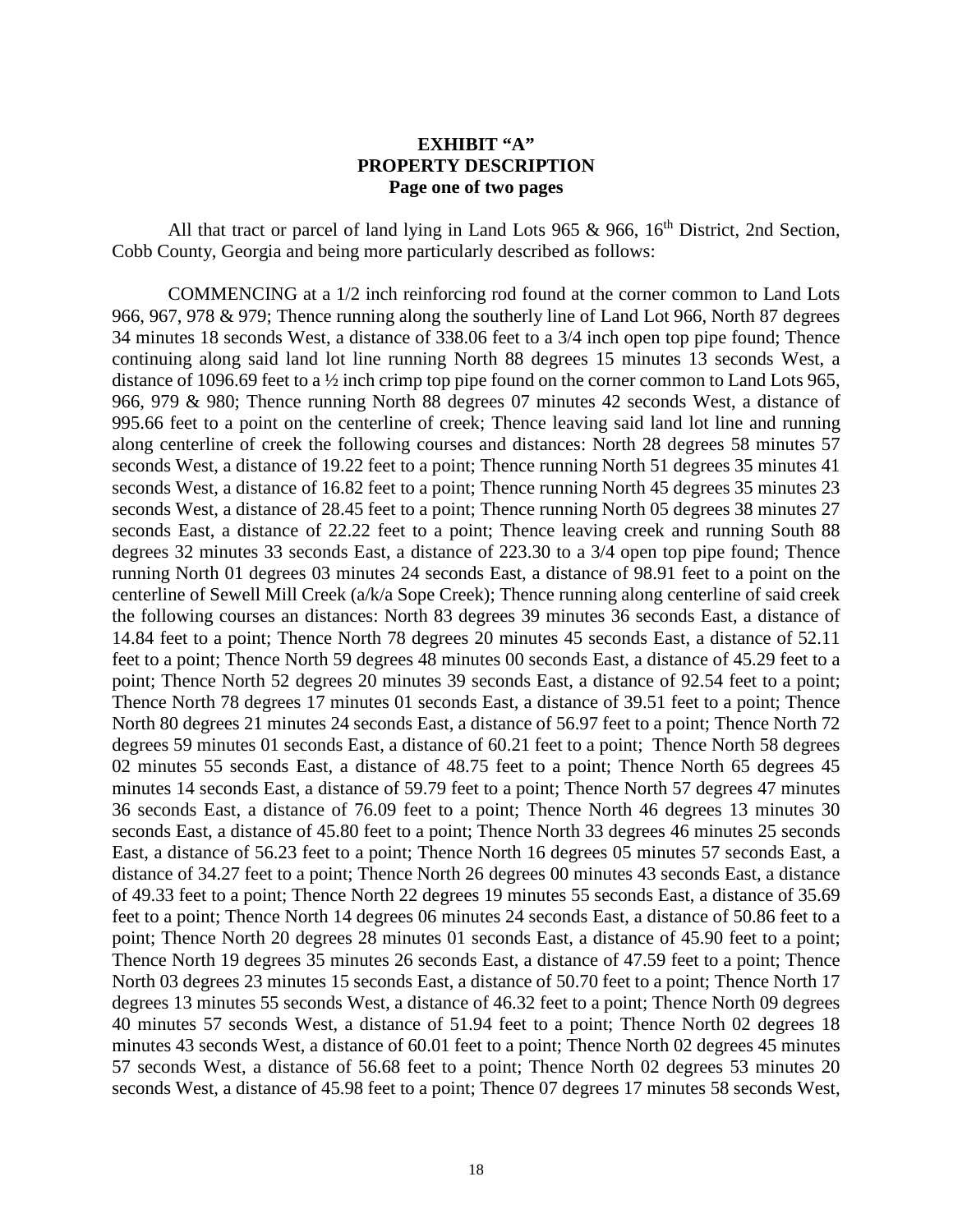### **EXHIBIT "A" Page two of two pages**

a distance of 104.97 feet to a point; Thence North 04 Degrees 59 minutes 22 seconds West, a distance of 85.12 feet to a point; Thence North 00 degrees 22 minutes 29 seconds East, a distance of 47.85 feet to a point on the southerly margin of the right-of-way Roswell Road (a.k.a. S.R. 120)(variable width right-of-way); Thence leaving said creek and running along said right-of-way the following courses and distances: South 84 degrees 36 minutes 05 seconds East, a distance of 28.82 feet to a point; Thence South 88 degrees 31 minutes 14 seconds East, a distance of 95.46 feet to a concrete monument found; Thence South 76 degrees 25 minutes 04 seconds East, a distance of 51.41 feet to a concrete monument found; Thence South 88 degrees 17 minutes 47 seconds East, a distance of 24.72 feet to a concrete monument found; Thence North 74 degrees 44 minutes 34 seconds East, a distance of 47.26 feet to a concrete monument found; Thence North 87 degrees 36 minutes 51 seconds East, a distance of 80.02 feet to a concrete monument found; Thence South 88 degrees 31 minutes 14 seconds East, a distance of 460.11 feet to a concrete monument found; Thence North 01 degrees 28 minutes 41 seconds East, a distance of 10.61 feet to a point; Thence running South 88 degrees 27 minutes 04 seconds East, a distance of 360.12 feet to a concrete monument found; Thence South 20 degrees 08 minutes 46 seconds West, a distance of 53.36 feet to a concrete monument found; Thence South 70 degrees 27 minutes 39 seconds East, a distance of 19.90 feet to a concrete monument found; Thence North 20 degrees 08 minutes 29 seconds East, a distance of 59.56 feet to a concrete monument found; Thence South 88 degrees 31 minutes 19 seconds East, a distance of 28.00 feet to a point; Thence South 01 degrees 28 minutes 41 seconds West, a distance of 8.47 feet to a point; Thence South 89 degrees 03 minutes 21 seconds East, a distance of 64.98 feet to a point; Thence North 01 degrees 28 minutes 41 seconds East, a distance of 8.46 feet to a point; Thence South 88 degrees 30 minutes 14 seconds East, a distance of 315.50 feet to an iron pin set; Thence South 01 degrees 28 minutes 41 seconds West, a distance of 16.36 feet to an iron pin set; Thence South 08 degrees 26 minutes 54 seconds East, a distance of 20.30 feet to an iron pin set; Thence North 73 degrees 31 minutes 49 seconds East, a distance of 118.14 feet to an iron pin set on the easterly line of Land Lot 966; Thence leaving said right-ofway an running along said land lot line South 01 degrees 50 minutes 37 seconds West, a distance of 1305.12 feet to a ½ inch reinforcing rod found at the corner common to Land Lots 966, 967, 978 & 979 and the TRUE POINT OF BEGINNING;

Said tract or parcel of land containing 53.700 Acres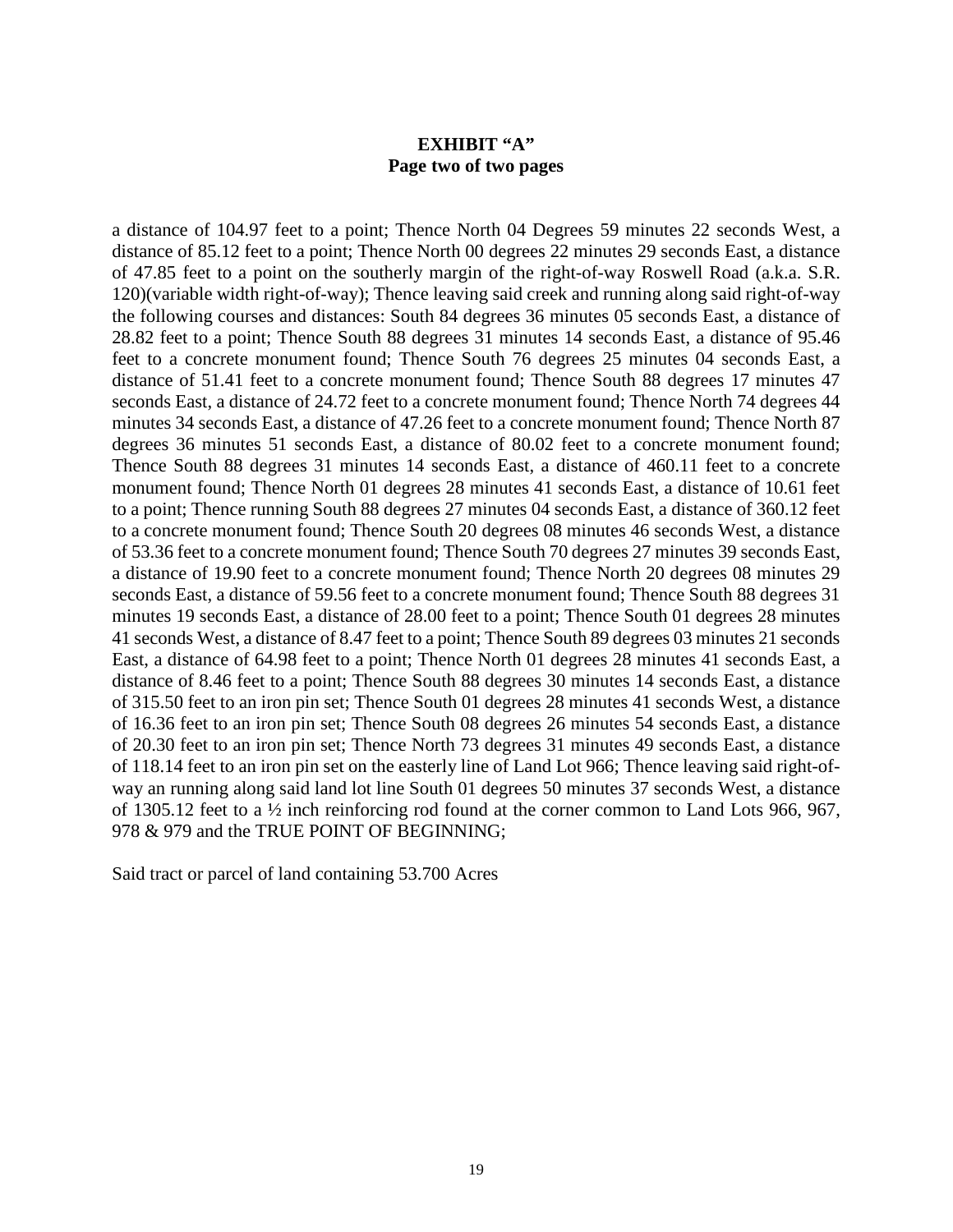## **EXHIBIT "B" PERMITED TITLE EXCEPTIONS**

- 1. Taxes and assessments not yet due and payable
- 2. Zoning ordinances affecting the Property
- 3. Utility, sewer and drainage easements of record, not affecting Purchaser's proposed use of the Property
- 4. Right of ways of all public roads
- 5. All matters shown, but not objected to by Purchaser pursuant to Section 6.0 b. of this Agreement, on that certain ALTA survey prepared by Carlton Rakestraw & Associates dated January 22, 2013 and prepared for Isakson Living, Inc. and Tritt Wylie, LLC, being Project #12-060, a copy of which has been provided by Seller to Purchaser.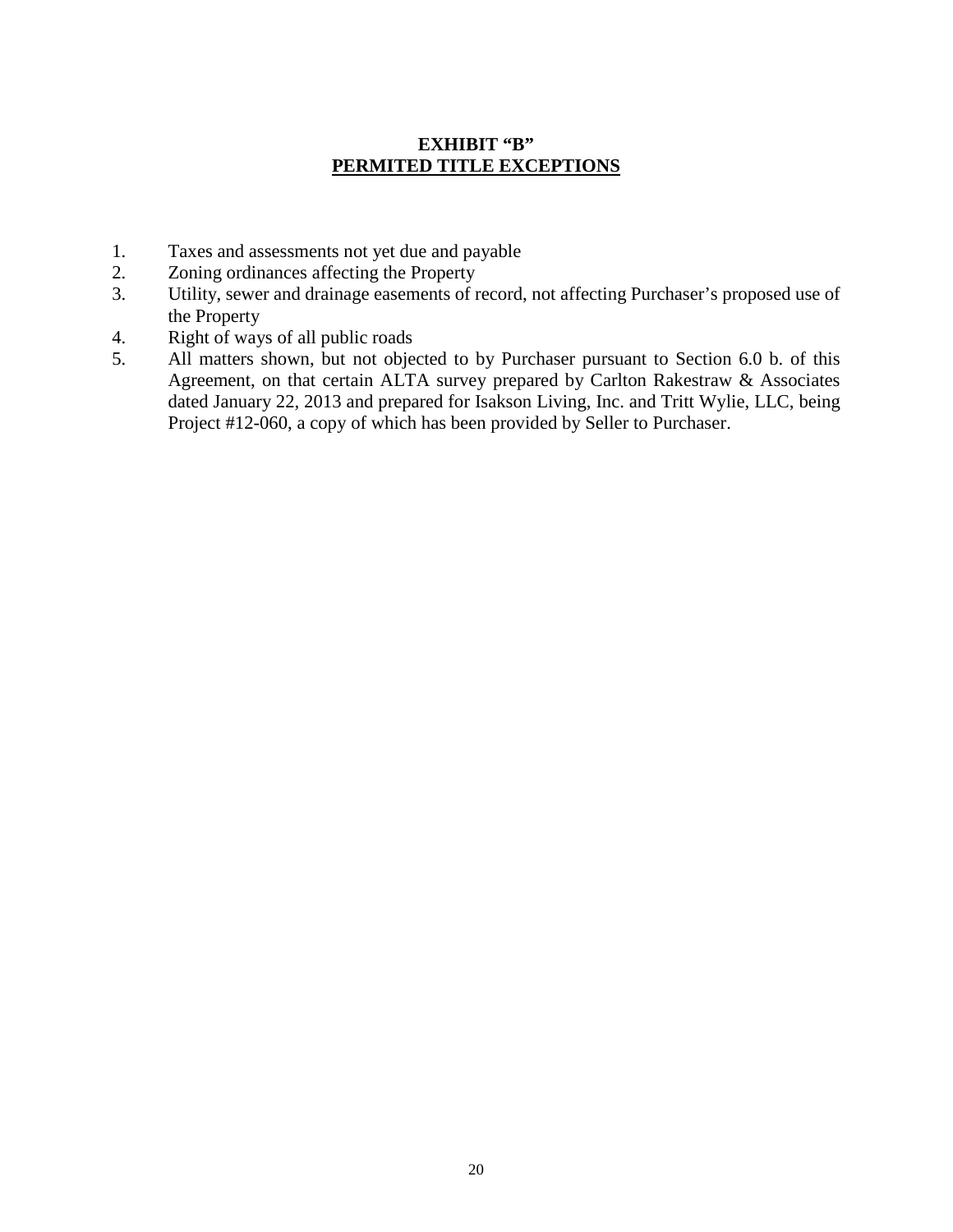# **EXHIBIT "C" LEGAL DESCRIPTIONS Page one of three pages**

# **PRELIMINARY LOT SPLIT SURVEY**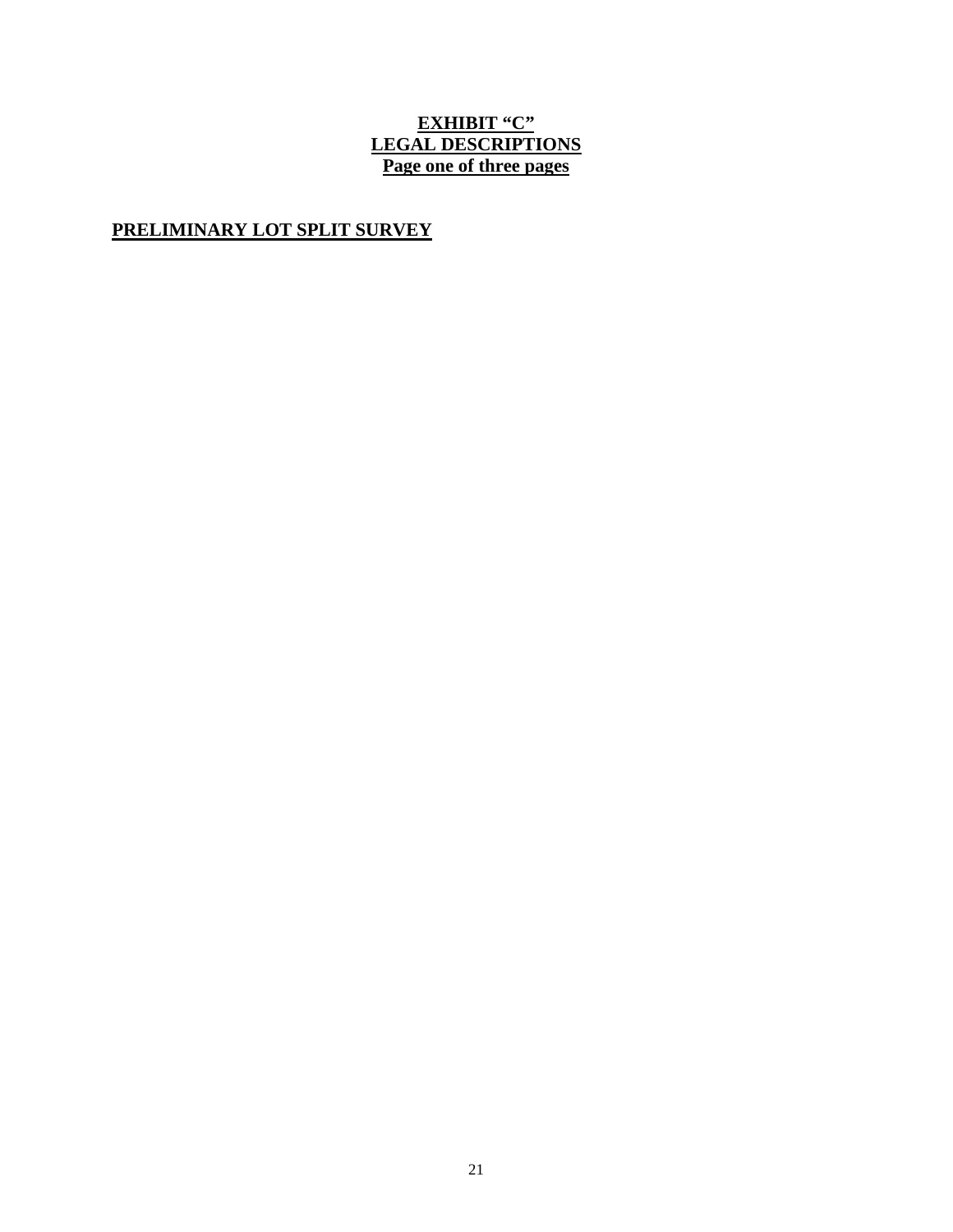## **EXHIBIT "C" LEGAL DESCRIPTIONS Page two of three pages**

# **BARGAIN AND SALE TRACT:**

## **(Legal to be inserted upon completion of Approved Survey)**